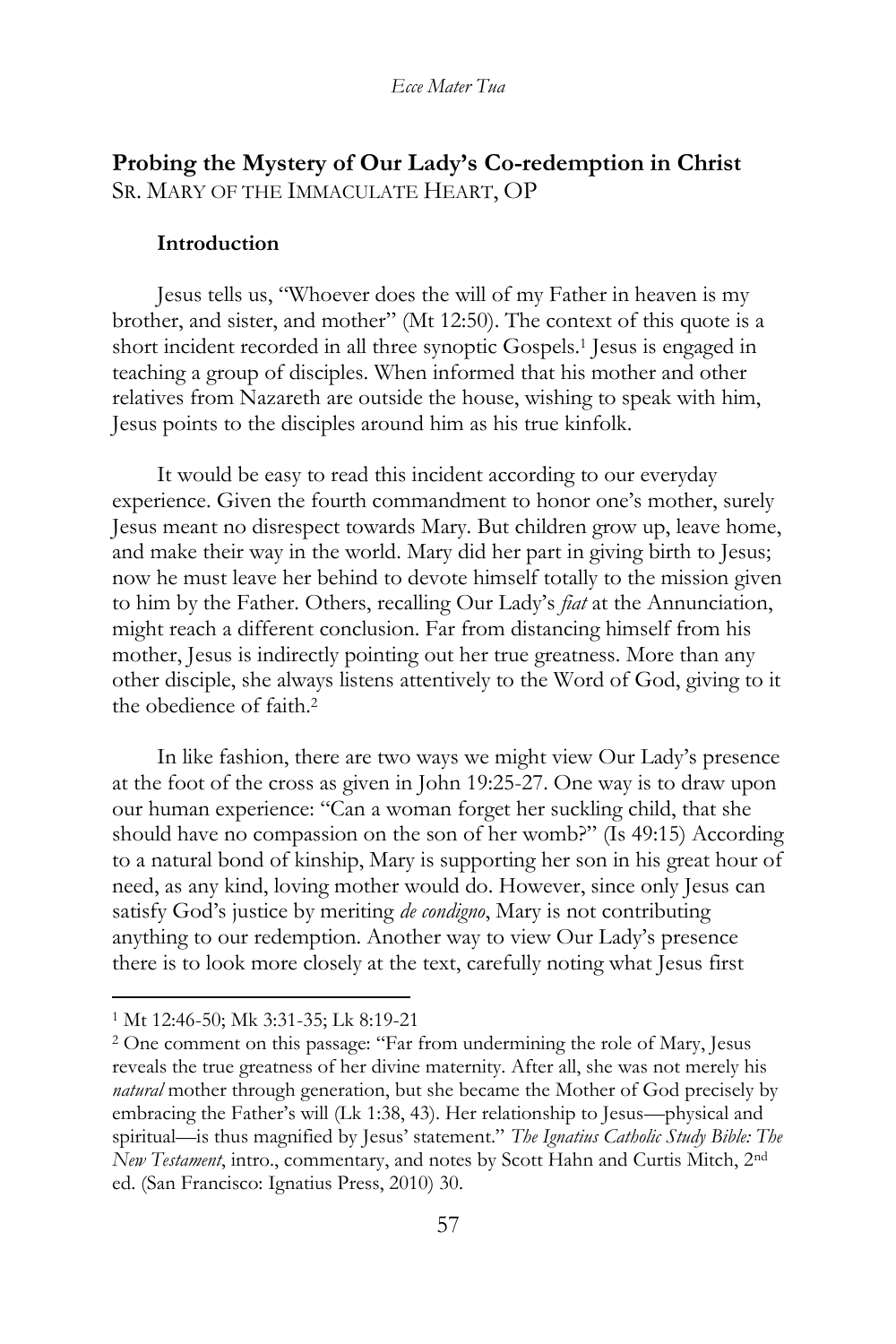says to his mother (Woman, behold, your son!) and then to his beloved disciple (Behold, your mother!). It would seem that Jesus is asking Mary to become the mother of all his beloved disciples, whom the unnamed Saint John merely represents here.<sup>3</sup> Therefore, in her subordinate, feminine role as "woman" and "mother," and in a way not yet formally defined by the Church, Our Lady is cooperating with Jesus in our redemption.<sup>4</sup>

Which view is correct? Based on John 19:25-27 can Our Lady rightly be called the "Co-redemptrix," or is this a pious overstatement of her role in the Church based on a misguided reading of the text? Without an authoritative definition of its true meaning the term "Co-redemptrix" could carry a negative connotation, as if putting a created person on the same level with a divine Person, or by implying that Jesus' sacrifice was somehow not enough to save us. It could raise valid concerns that Jesus' unique place as the one mediator between God and man might be obscured if another person was said to participate in the Redemption. On the other hand, there is something clearly special about Mary's relationship with Jesus, and this is reflected in the many ways she is given hyperdulia by the faithful. Four of Mary's special privileges have been solemnly defined by the Church, three of which—her divine Motherhood, her Immaculate Conception, and her Assumption—are celebrated with major liturgical feasts. The popular devotion of the Rosary invites the faithful to ponder with Mary the primary mysteries of Jesus' life on earth. The Douay translation of Genesis 3:15 reflects an ancient tradition that a woman will one day crush the serpent's head, a view supported by the interpretation of various Old Testament figures—such as Jael, Esther and Judith—as types foreshadowing Our

<sup>3</sup> One example of this view: "The dying Christ, addressing Mary and John, saw in John the personification of all men, for whom He was shedding His blood. As this word, so to speak, created in Mary a most profound maternal affection, which did not cease to envelop the soul of the beloved disciple, this supernatural affection extended to all of us and made Mary truly the spiritual mother of all men." Reginald Garrigou-Lagrange, *The Three Ages of the Interior Life: Prelude to Eternal Life*, trans. M. Timothea Doyle, vol. 1 (St. Louis: B. Herder Book, 1947)125-126. <sup>4</sup> "For no creature could ever be counted as equal with the Incarnate Word and Redeemer. Just as the priesthood of Christ is shared in various ways both by the ministers and by the faithful, and as the one goodness of God is really communicated in different ways to His creatures, so also the unique mediation of the Redeemer does not exclude but rather gives rise to manifold cooperation which is but a sharing in this one source. The Church does not hesitate to profess this subordinate role of Mary." Vatican II, *Lumen Gentium*, 62. www.vatican.va.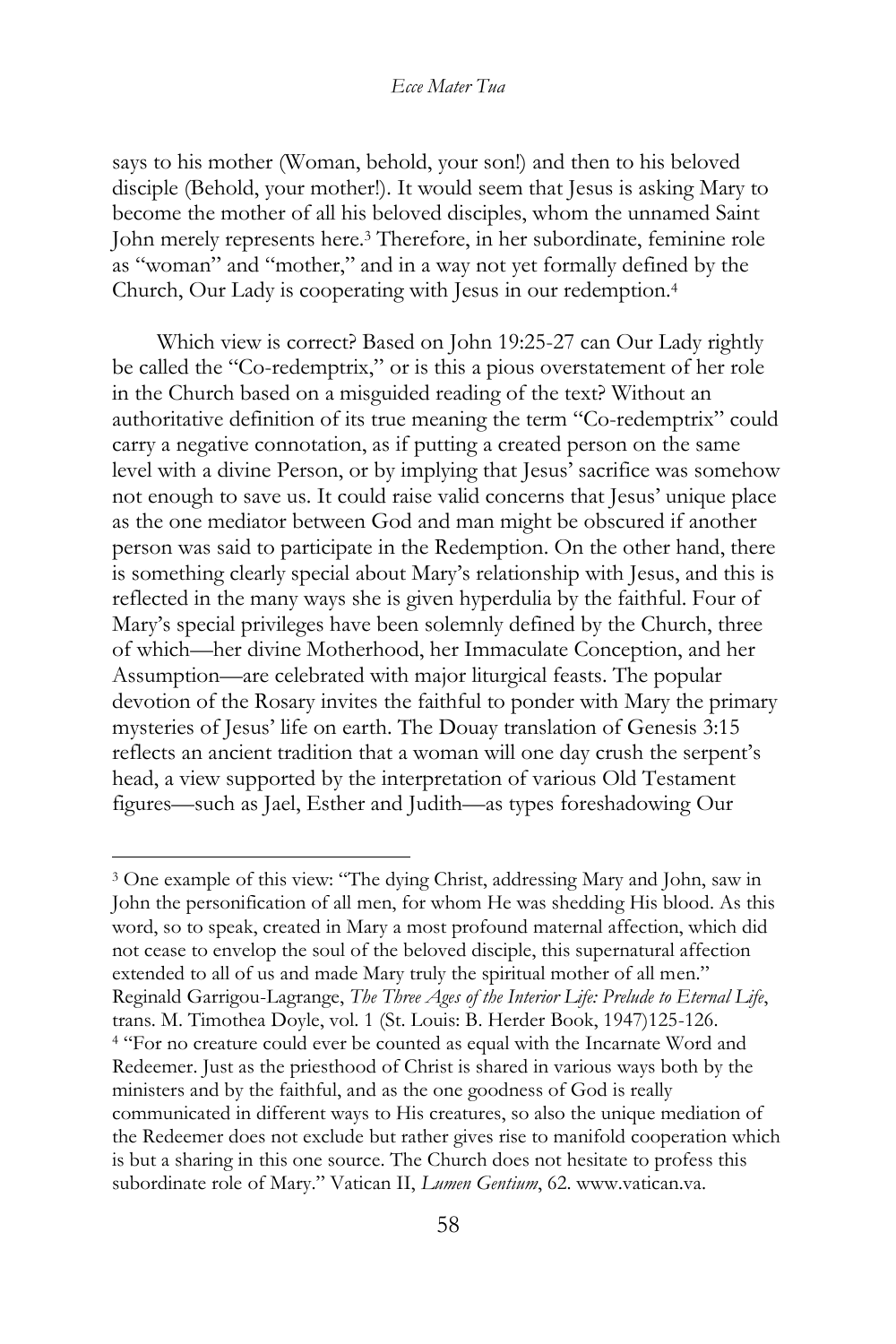Lady's eventual victory over Satan.<sup>5</sup> Our Lady is hailed as "Holy Queen," again an honor foreshadowed by an Old Testament type, that of the Queen-Mother in Israel's Davidic dynasty.

I believe Our Lady should be crowned as the Co-redemptrix, but that John 19:25-27 is not, in itself, sufficient to explain why she has this role within the Church. It is necessary to probe what lies hidden beneath the obvious human relationship Mary has with Jesus as his mother. Scripture assures us "God has done great things" for Mary (Lk 1:49). What are these great things? Surely the greatest one is her divine maternity, her flesh and blood relationship with the Incarnate Son of God.<sup>6</sup> But we must not overlook the plenitude of graces needed to fulfill such a high office as Queen-Mother to the King of kings and Lord of lords. Of this plenitude Pope Pius IX once wrote that "under God, one cannot even imagine anything greater, and which, outside of God, no mind can succeed in comprehending fully."<sup>7</sup> Such fullness of grace, by making Our Lady an adopted "son" of God—and a perfect, sinless adopted son at that—also establishes spiritual and mystical bonds between herself and Jesus *as the Christ*. These, in turn, have a direct bearing upon her ability to cooperate with Jesus in our redemption. If Our Lady is immediately placed "in" Christ at her immaculate conception, then she is empowered to always work "with" Christ, even at the foot of the cross. But of course this remains always—and only—"under" the headship which Christ enjoys over his whole Mystical Body, the Church. What is said of all Christians especially applies to Our Lady, the preeminent member of the Church: "The Son of God is one with God by nature; the Son of Man is one with him in his person; we, his body, are one with him sacramentally. Consequently those who by faith are spiritual members of Christ can truly say that they are what he is: the Son of God and God himself. But what Christ is by nature we are as his partners; what he is of himself in all fullness, we are as participants.

<sup>5</sup> These three women all defeated an enemy of Israel by striking at the head of their opponent. See Jgs 4:21; Esth 7:10; Jdt 13:8.

<sup>6</sup> "All the titles and glories of Mary stem from her divine maternity. She is immaculate, full of grace, co-redemptrix and mediatrix because she is the Mother of God. Her divine maternity places her on such an exalted level that St. Thomas did not hesitate to say that it bestowed upon her a certain infinite dignity. And Cajetan says that Mary touches the boundaries of divinity. There is no other creature that has as great an affinity with God." Antonio Royo and Jordan Aumann, *The Theology of Christian Perfection* (Dubuque, IA: Priory Press, 1962) 212.

<sup>7</sup> Pius IX, *Ineffabilis Deus*, 1854.

https://www.papalencyclicals.net/pius09/p9ineff.htm.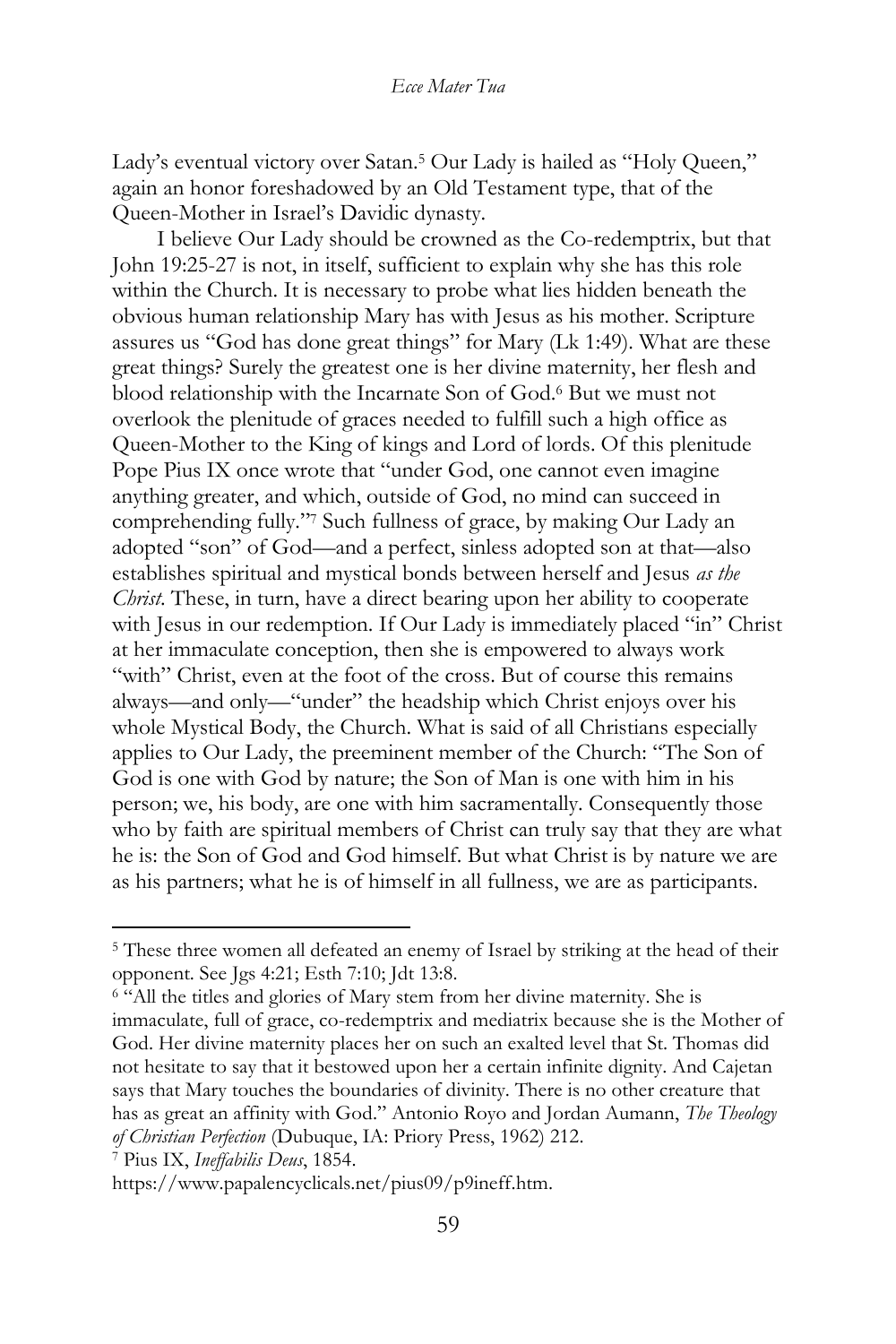Finally, what the Son of God is by generation, his members are by adoption."<sup>8</sup>

Through this paper I hope to allay any fears that honoring Mary could take something away from Jesus. On the contrary, because all that she ever does is *in Christ,* the Holy Spirit who ever *anoints Christ*, enters into the Redemption in a way which I suspect many overlook. At least I know I have overlooked it. It is only after many years of wrestling to explain why I believe Our Lady is the Co-redemptrix that I can present my thoughts here. But once we see that the Holy Spirit is busy at the heart of the Redemption, it all makes sense that Our Lady should not be excluded from this saving act, since all God ever does is a work of love, and such divine and perfect love always generously makes room for the other.

## **Mary's Threefold Relationship with Jesus**

From the opening chapter of the Gospel of Saint Luke it is clear that Mary of Nazareth is the human mother of Jesus. On the surface there is nothing extraordinary about a woman bearing a child, not even an exceptionally gifted child. What sets this relationship apart from all others is something we cannot see: the holiness of both mother and child.

To probe this unique relationship let us turn again to the text of John 19:25-27 and note how there are three other persons standing by the cross with Mary.<sup>9</sup> One can be considered a blood relative, though most likely by

<sup>8</sup> Isaac of Stella, *Sermo* 42, as given at "Office of Readings, Friday of the Fifth Week of Easter" in *The Liturgy of the Hours: According to the Roman Rite*, trans. International Commission on English in the Liturgy, vol. 2 (New York: Catholic Book Publishing , 1976) 856-857. Scripture assures us God the Father has "destined us in love to be his sons through Jesus Christ" (Eph 1:5). In the Incarnation, Jesus remains what he was—a divine Person with a divine nature—and becomes what he was not—a human being participating in our human nature. When the grace of Christ is bestowed upon us, we remain what we were—human persons with a human nature—and become what we were not—the children of God (1 Jn 3:1) participating in Jesus' divine nature. "O marvelous exchange!" the Church sings at Christmas, "Man's Creator has become man, born of a virgin. We have been made sharers in the divinity of Christ who humbled himself to share in our humanity." Antiphon 1 at "Evening Prayer 1 for January 1" in *The Liturgy of the Hours*, vol. 1, 477. Also see *Catechism of the Catholic Church*, 460.

<sup>9</sup> It is not certain if "his mother's sister, Mary, the wife of Clopas" is one or two women. But, in either case, some kind of blood relationship is being indicated.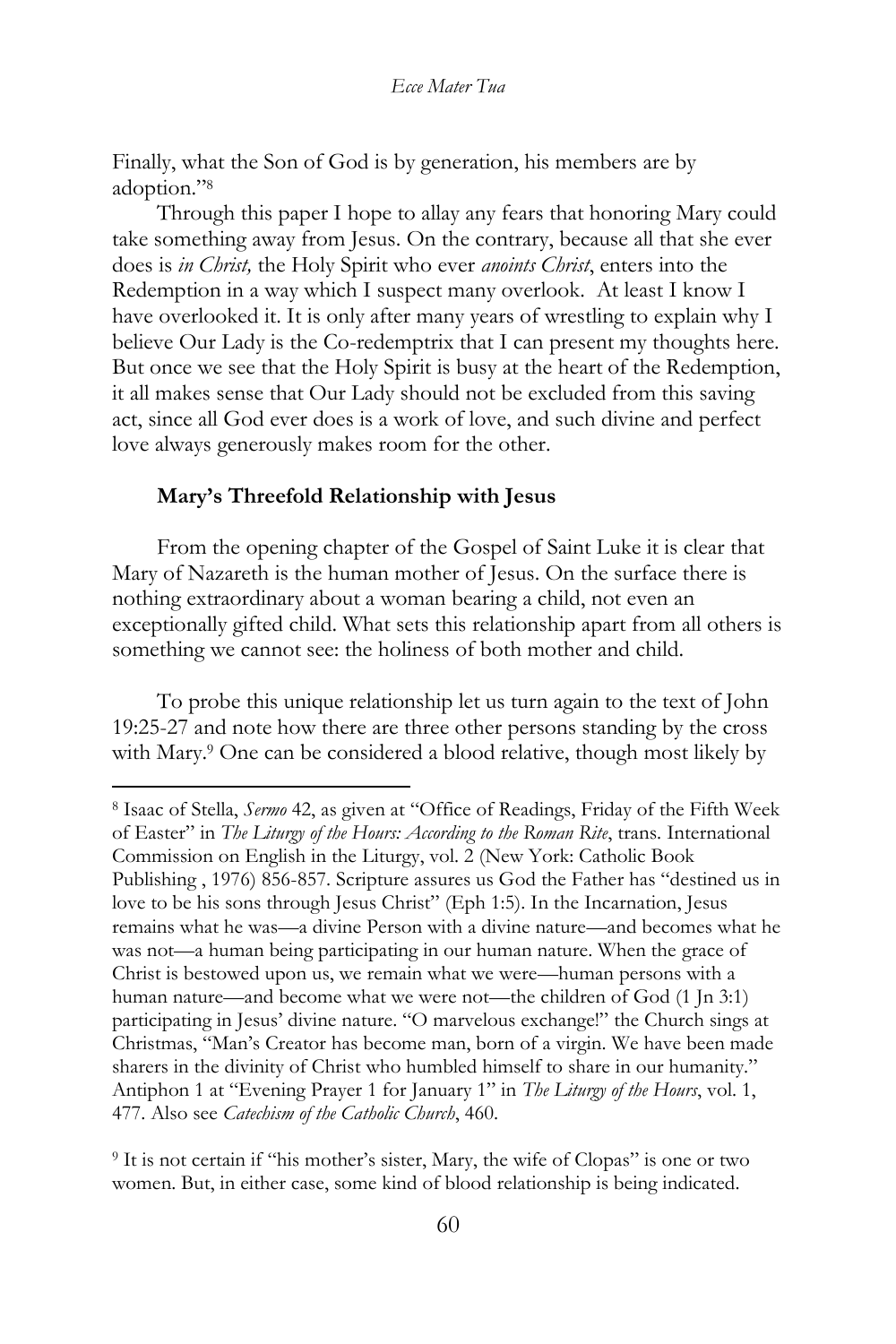marriage, an extended family member: his mother's sister, Mary, the wife of Clopas. Another is a notorious sinner, a woman who had once fallen into grave sin but had been released from bondage to Satan when Jesus cast out from her seven demons: Mary Magdalene. The third is the beloved disciple, John, one of the first disciples of Jesus, and the one privileged to lean upon Jesus' breast at the Last Supper. We have here examples of three ways one might relate to Jesus. The first way is seemingly by chance to be one of his relatives according to the flesh. This type of bond doesn't guarantee oneness of mind and heart, as demonstrated my Jesus' extended family thinking him mad (Mk 3:21), or trying to throw him off the brow of a cliff (Lk 4:29). The second way is in the spiritual realm, a bond of love and gratitude towards one's savior, as demonstrated by Mary Magdalene washing Jesus' feet with her tears and wiping them with a costly ointment. The third way is that of discipleship. John and the other apostles were called to follow Jesus during his public ministry. It was a training period preparing them for the time when the Holy Spirit would empower them to carry on Jesus' mission of preaching. Thus after Pentecost they became cooperators in the work of saving souls.

If we think about it, these three relationships correspond to the three sacraments of Christian initiation, though in a slightly different order. First is the spiritual bond: one must be baptized, thus becoming an adopted son of God. To the newly baptized is then granted the great privilege of eating the flesh and blood of Jesus in the Eucharist. Finally, through Confirmation one is strengthened by the gift of the Holy Spirit to give faithful witness to Jesus; one is empowered to cooperate in the life and mission of the Church as a mature Christian, regardless of chronological age.

If we view Mary's relationship to Jesus in a linear fashion, according to historical events, it would seem that she follows this same progression. First, in view of the foreseen merits of Jesus, the grace of filial adoption is extended to her as she is conceived without the stain of original sin. Then, after her consent at the Annunciation, Jesus is conceived within her womb as her flesh and blood Son. Finally, she is present in the upper room with the other followers of Jesus as the Holy Spirit descends at Pentecost (Acts

Likewise, it is not certain if Mary Magdalene is the same woman who anointed Jesus' feet in the home of a Pharisee, but surely she must have been grateful to Jesus for casting out the seven demons, or she would not have helped to provide for his means. See Lk 7:36-38; 8:2-3. Also see William P. Barker, *Everyone in the Bible* (Old Tappan, NJ: Fleming H. Revell, 1966) 230.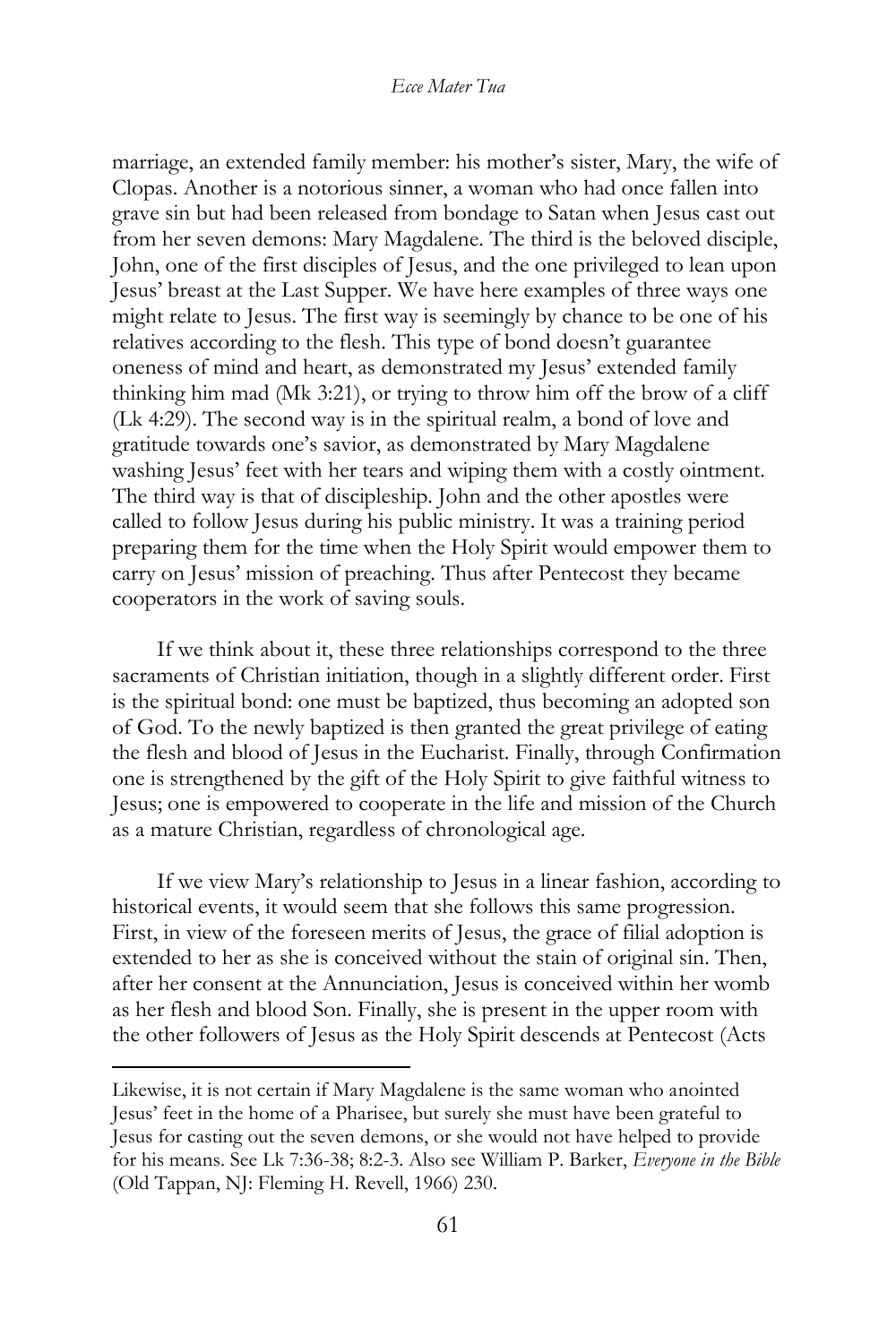1:14; 2:1-4). From this time onwards, even after her Assumption into heaven, she has cooperated in the mission of the Church through her powerful intercessory prayer, which the Church has never ceased to implore.

This is all true as far as it goes, but we have to be careful here not to misconstrue why this similarity between Mary and the rest of us as members of the Church exists. She needed to be redeemed from the stain of original sin; so do we. She was privileged to receive Jesus into her body; so are we through the Eucharist. She had a life-long journey of faith to make; so do we. She ever advocates for us in heaven, thus cooperating in the spread of the Gospel; we, too, according to our various personal vocations, are called to cooperate in the apostolic work of the Church. "Obviously," we might conclude, "there is no difference between Mary and us. She is just one more member of the Church, no better than any of us. That means, of course, that she could never contribute anything to our redemption, because no descendent of Adam ever could. She most definitely is *not* the Co-redemptrix!"

The problem here is that we do not think out what this downplaying of Mary's role in the Church implies. If, as the children of Adam we are all sinners, then Mary, too, at the deepest part of her being, must also be a sinner. God foresaw that she would be like all of us and sin, but this would prove no obstacle, for his grace would dress her up in holiness and prevent her from committing what she would have done if he had not intervened. It is as if any woman would do to bear God's son; by random God chose Mary. But the *sensus fidei* recoils at the thought of Mary having any connection, however remote, with sin! She is the Immaculata, the ever holy Mother of God. By attempting to bring Mary down to our level, we miss the whole point of the Redemption. Through Jesus' sacrificial death upon the cross, God wants to make us *like Mary*, *to bring us up to her level*, "holy and blameless before him" (Eph 1:4). This is why Mary is a type of the Church.<sup>10</sup> The more we realize "who" she is, the more we will come to see "who" we are in Jesus Christ! Sin does not have the last word—Jesus Christ does. His grace can recreate us to be what God intended us to be from all

<sup>&</sup>lt;sup>10</sup> "As St. Ambrose taught, the Mother of God is a type of the Church in the order of faith, charity, and perfect union with Christ. For in the mystery of the Church, which is itself rightly called mother and virgin, the Blessed Virgin stands out in eminent and singular fashion as exemplar both of virgin and mother." *Lumen Gentium*, 63.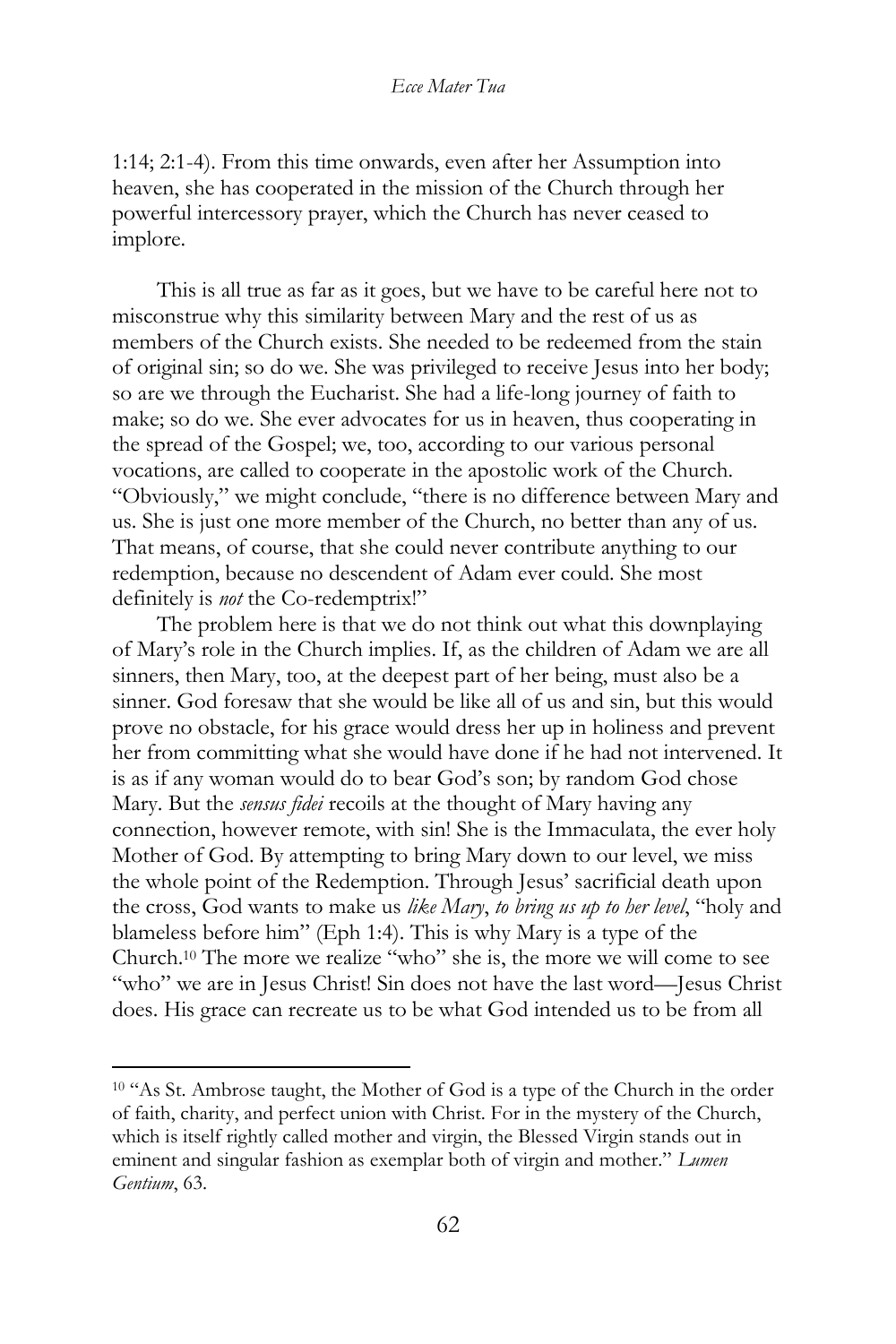eternity: a human family of adopted sons in the Only-Begotten Son, Jesus Christ.

We can therefore confidently accept Mary as our Co-redemptrix, or spiritual mother, because, through sheer grace, she is the exemplary Christian, the one with the closest familial ties to Jesus, hence the one who, after Jesus, always perfectly fulfills the Father's will. Jesus is a divine *Person*; Mary is *personally* the Mother of God. What we have through our baptism a personal and loving relationship with the Father, through the Son, in the Holy Spirit, such that we can cry out, "Abba! Father!" (Gal 4:6)—Our Lady has in virtue of her essential role in the Incarnation. Jesus is truly God. Mary, through the plentitude of grace bestowed upon her in view of her divine maternity, is truly the most godlike creature. In a most wondrous fashion, and through the power of the Holy Spirit, she is like the Father in bringing forth the Son. But the Father is *always* generating the Son; hence Mary not only brings forth the Son in the flesh at a unique historical moment, but is also granted the grace to always cooperate with the Holy Spirit in bringing forth Jesus Christ *in her soul*. She lives in Jesus because Jesus lives in her.<sup>11</sup> In this sense, she is a *spiritual brother* to Jesus, because, alongside Jesus, and through that sheer grace lavished upon her, she is always a partaker of the divine life and nature of the Father.

Finally, although he is God, Jesus is also *fully human* and not a demigod, or some strange being half-God and half-man. As our Redeemer he is the New Adam, sent to repair the harm our human nature incurred through the sin of the first man. But Adam did not act alone. The woman also clearly sinned, even handing the forbidden fruit to her husband. And Mary is also *fully human*, but as "woman", specifically designed by God to be a helper fit for the man, Jesus Christ. Since there is an ontological difference between man and woman, there is no threat to Jesus' divine person in him receiving Mary's help.<sup>12</sup> Woman comes forth from man; the man is clearly the origin

<sup>11</sup> "Supernatural life is the life of Jesus Christ Himself *in my soul*, by Faith, Hope and Charity . . . By this life, Jesus Christ imparts to me *His Spirit*. In this way, He becomes the principle of a superior activity which raises me up, provided I do not obstruct it, to think, judge, love, will, suffer, labor with Him, by Him, in Him and like Him. My outward acts become the manifestations of this life of Jesus in me." Jean-Baptiste Chautard, *The Soul of the Apostolate*, trans. A Monk of Our Lady of Gethsemani (Trappist, KY: Abbey of Gethsemani, 1946) 12.

<sup>12</sup> "When the Book of Genesis speaks of 'help', it is not referring merely to *acting* but also to *being*. Womanhood and manhood are complementary *not only from the*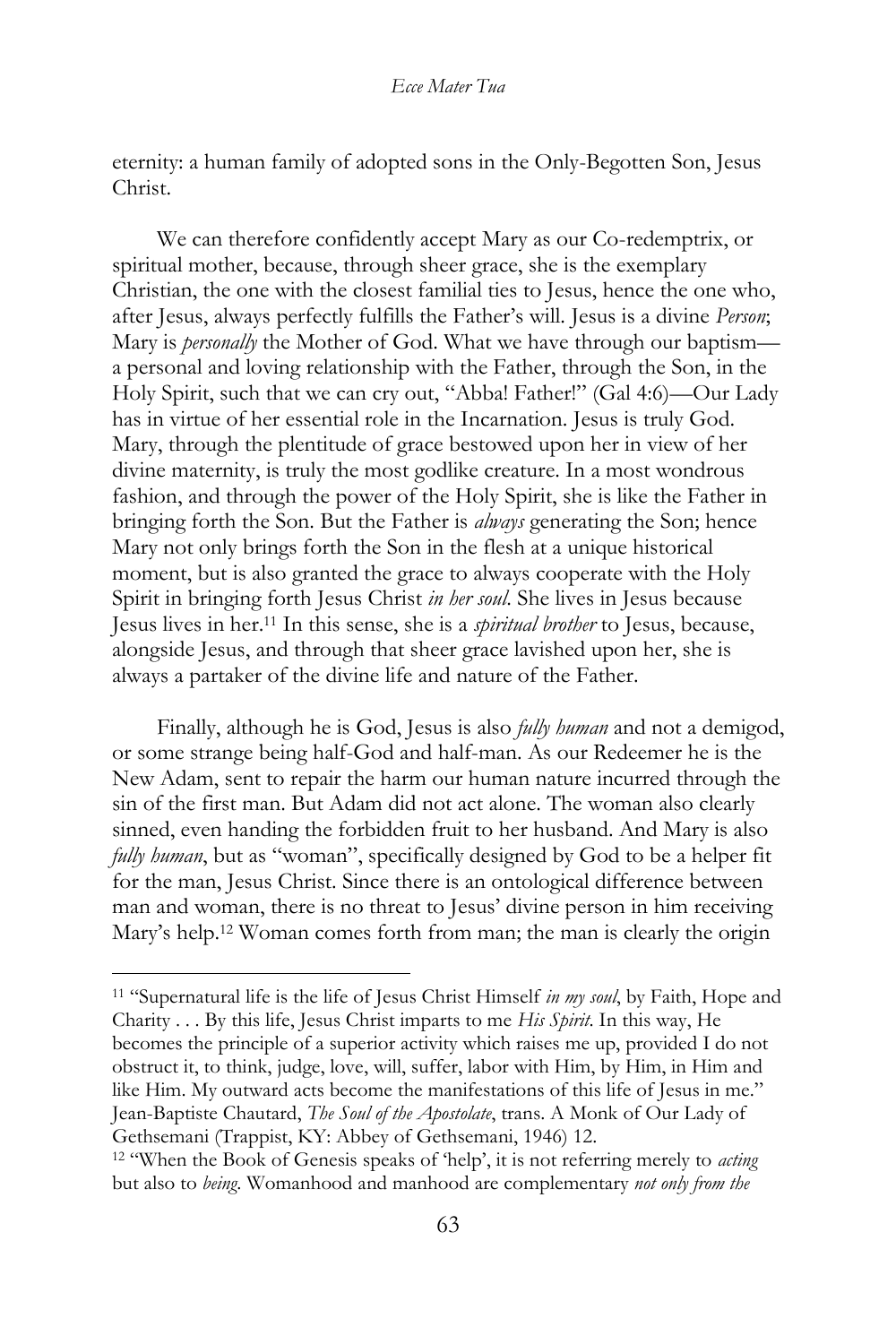and head of the woman, and in that sense always holds first place in the natural hierarchy established by God at our creation.

We come here to the heart of the "great mystery" of the marriage covenant between the Lamb and his Bride, the Church.<sup>13</sup> As the New Adam, Jesus bears the penalty assigned to the man and dies upon the tree of the cross. As the New Eve, Mary bears the penalty assigned to the woman and suffers alongside her Son. It is the pangs of childbirth, something *only a woman by nature* can endure. So Jesus' agony resonates within the depths of Mary's most compassionate being, and becomes her agony. A soldier's lance pierces his side and the prophesied sword mystically pierces her soul. Water and blood gush forth from Jesus' Sacred Heart; as his lifeless body is taken down from the cross, Mary enfolds him once more in her arms, pressing his wounded, bloodied body against the altar of her Immaculate Heart. There are two hearts, but one sacrifice engendering grace within souls, for God's infallible Word has declared it so, "Behold, your son; behold, your mother." Yet all remains wrapped in mystery as the three sacraments of Christian initiation are unveiled: Baptism, in the water; the Eucharist, in the blood; Confirmation, in the handing over of the Spirit of Jesus. And Mary is there, not as a "poor sinner" under the dominion of Satan, but as the free-woman already redeemed by Christ. She is there precisely as the predestined New Eve, formed from the side of Christ, flesh of his flesh and bone of his bone,<sup>14</sup> *mystically Jesus' sister*, in her one person representing all the redeemed who will ultimately form *the corporate New Eve*, the Church. For if the mother comes forth from the side of Christ immaculately pure, then all the children mystically within her come forth from the side of Christ immaculately pure, discovering their true self as the adopted children of God through the one sacrifice of Jesus and Mary. *And that's the Redemption, the buying back of spiritual relationships broken and seriously wounded by sin*.

*physical and psychological points of view*, but also from the *ontological*. It is only through the duality of the 'masculine' and the 'feminine' that the 'human' finds full realization." John Paul II, 1995 *Letter to Women*, 7. www.vatican.va.

<sup>13</sup> See Eph 5:21-33 and Rev 19:7 for the marriage feast; Gen 3:16-19 for the penalty due to sin; Jn 19:34 and Lk 2:33-35 for the piercing of the two hearts; Jn 19:30 for the handing over of the Holy Spirit.

<sup>14</sup> Remember: no male seed was involved in the conception of Jesus. The Holy Spirit acted directly upon Mary's body to create the Sacred Humanity of Jesus; the bodily mother-child relationship between Mary and Jesus is therefore purer than of that which exists when a child is conceived in the ordinary way.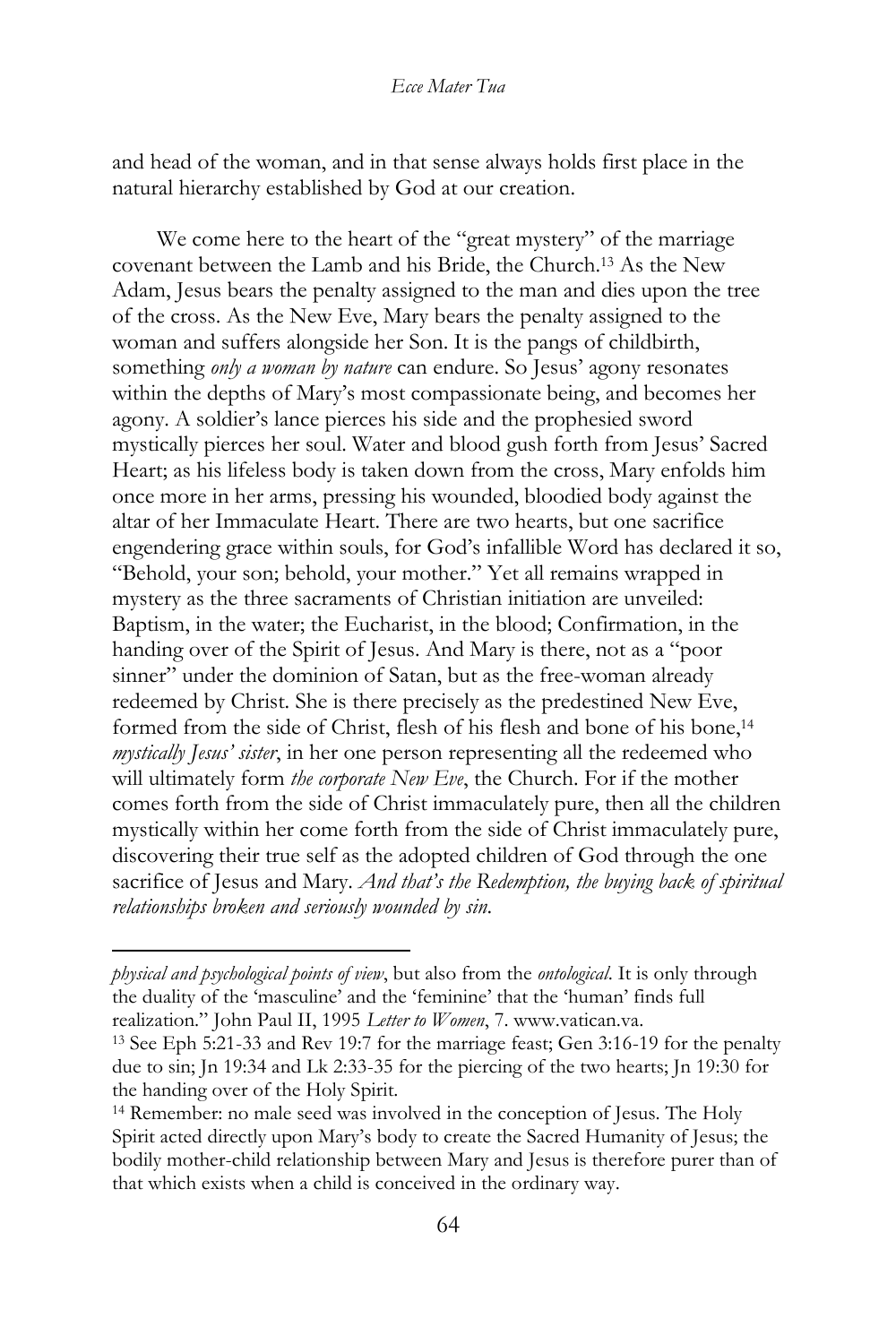If Mary is ever crowned then as the Co-redemptrix, it will certainly include recognition of her role as the New Eve.<sup>15</sup> This in turn rests upon her unique relationship to Jesus, who—at one and the same time—is her Son, her God and Savior, and the origin and head of her own graced-filled humanity, because he is the perfect man, whose very flesh is ever holy and life-giving.

### **Mary, the Woman Created as Jesus' Helper**

Having considered the similarities between Mary and all the other members of the Church, *it is crucial to now consider what sets her apart from everyone else*. If we don't grasp this difference, we will find it very difficult to concede that she is rightly called the Co-redemptrix. Simply put, Our Lady is uniquely the Spouse of the Holy Spirit. Those who agree that this term (Spouse of the Holy Spirit) fittingly applies to Mary commonly assume it is because of her role in the Incarnation, as given in Scripture: "The Holy Spirit will come upon you, and the power of the Most High will overshadow you; therefore the child to be born will be called holy, the Son of God" (Lk 1:35). Or, as we profess in the Apostle Creed, "He was conceived by the power of the Holy Spirit, and was born of the Virgin Mary." But something is being overlooked here. Although Mary is *personally* the mother of Jesus, the Holy Spirit is not *personally* the father of Jesus. Only the Eternal Father fulfills the role of begetting the Son. So where does that leave Mary in relation to the Holy Spirit? What union exists between them such that it is fitting for Jesus to be conceived in the womb of Mary?

Note how the word "fitting" is deliberately being used here. There is no need for God to create anything, much less a woman full of grace. All of creation is sheer gift and we must humbly bow in adoration before God's absolute freedom to bring forth such a gift by his almighty power and infinite goodness. Nonetheless he has been pleased to act "outside" of himself this way, and has given us the means of probing so deep a mystery by speaking in terms of "fittingness." Here one could go off in endless directions, for everything God wills, or permits to be, will in the end be

<sup>15</sup> "Mary is called in all Greek and Latin tradition the new Eve, Mother of all men in regard to the life of the soul, as Eve was in regard to the life of the body. It stands to reason that the spiritual mother of all men ought to give them spiritual life, not as the principal physical cause (for God alone can be the principal physical cause of divine grace), but as the moral cause by merit *de congruo*, merit *de condigno* being reserved to Christ." Garrigou-Lagrange, *Three Ages*, 124.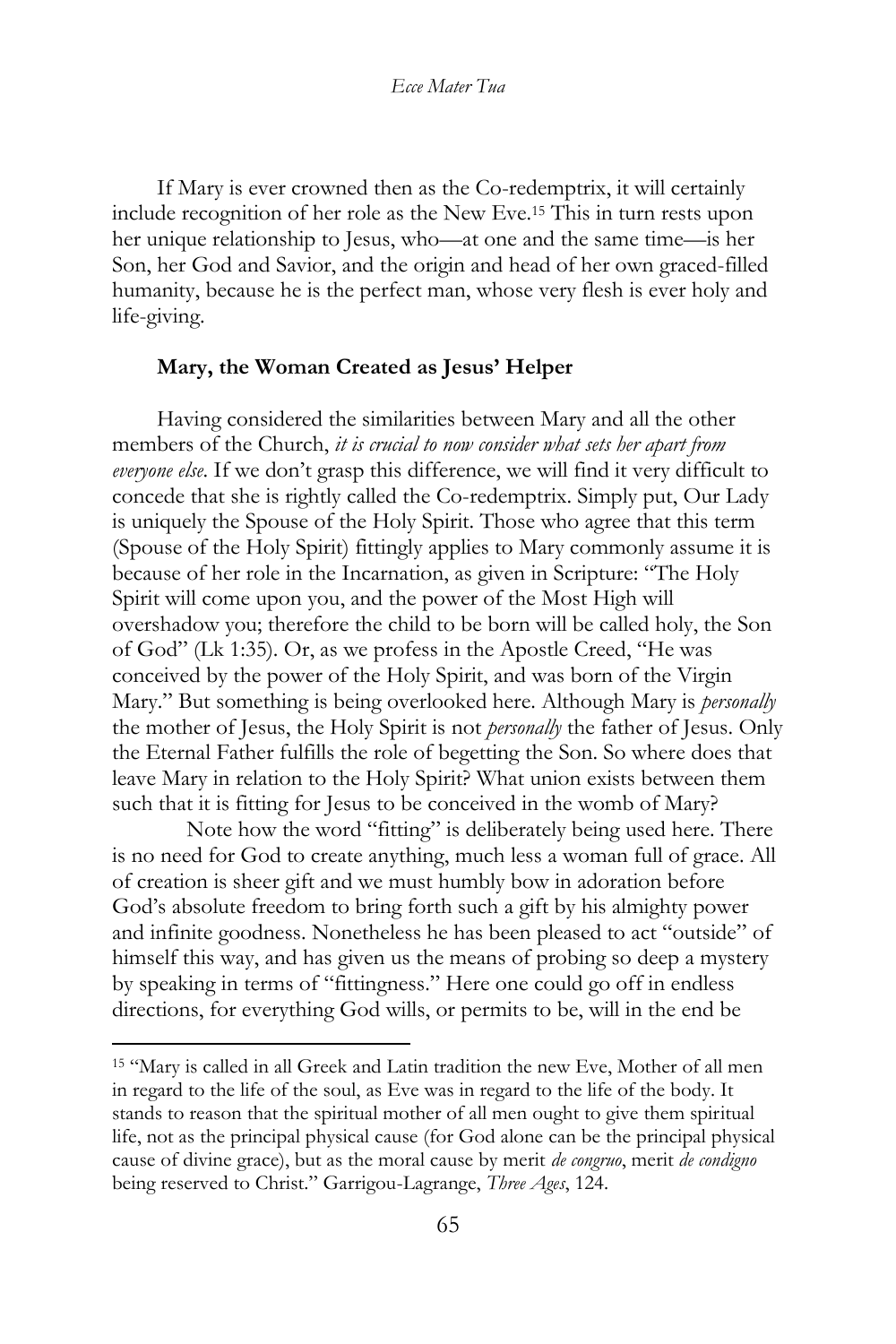seen to "fit" together. Therefore, to keep within the scope of this paper, I must limit my remarks to points judged most relevant to Our Lady as Coredemptrix. Creation, of course, involves more than material objects. Sanctifying grace, a supernatural quality of the soul, something we cannot see or measure, is a created reality. The Sacred Humanity of Jesus—his body, blood and soul—is also a created reality. As part of the divine economy it is therefore a "common work of the three divine persons. For as the Trinity has only one and the same nature, so too does it have only one and the same operation: 'The Father, the Son, and the Holy Spirit are not three principles of creation, but one principle.' However each divine person performs the common work according to his unique personal property."<sup>16</sup> In the Incarnation the Eternal One enters into time, without, however, disturbing the inherent relations between Father, Son and Holy Spirit. The Father, as the First Person of the Trinity, continues to generate the Son. So he remains the origin of this common work by sending the Son to redeem us. At the same time the Father remains the head of this common work by accepting, on behalf of the whole Trinity, the Son's sacrifice *according to the flesh*, as expiation for the sins of the whole world. The Holy Spirit continues to proceed from the Father through the Son, and is therefore likewise sent by the Father, such that, wherever the Son is, the Holy Spirit also is. In his personal property as the Holy *Spirit*, the Third Person of the Trinity does not become incarnate. For, as his name suggests, his personal property is to forever exist as "spirit", eternally *dwelling in* other persons—first of all, in the Father and the Son—but without any materiality. In a profound mystery, one before which we must tread lightly, the Holy Spirit anoints Jesus, making him uniquely "the Christ," and, *precisely as man*, forever bonded to the Father in an unbreakable love-union of perfect holiness.

How does the Second Person of the Trinity perform his contribution to this common work, according to his personal property? We are drawing closer now to considering the fittingness of Our Lady as Co-redemptrix with the one Redeemer. To do so we need to turn to the figure which, in the eternal plan of God, most closely foreshadows the ever sinless Jesus, namely Adam, *but in his pristine state*, before the Fall marred what had started out as so good and beautiful.<sup>17</sup>

<sup>16</sup> CCC, 258

<sup>17</sup> In terms of time, Adam precedes Jesus; because Adam sinned, we needed to be redeemed. We therefore tend to assume that Adam came first in the mind of God and Jesus came second, as a way of rescuing the fallen human race. But in terms of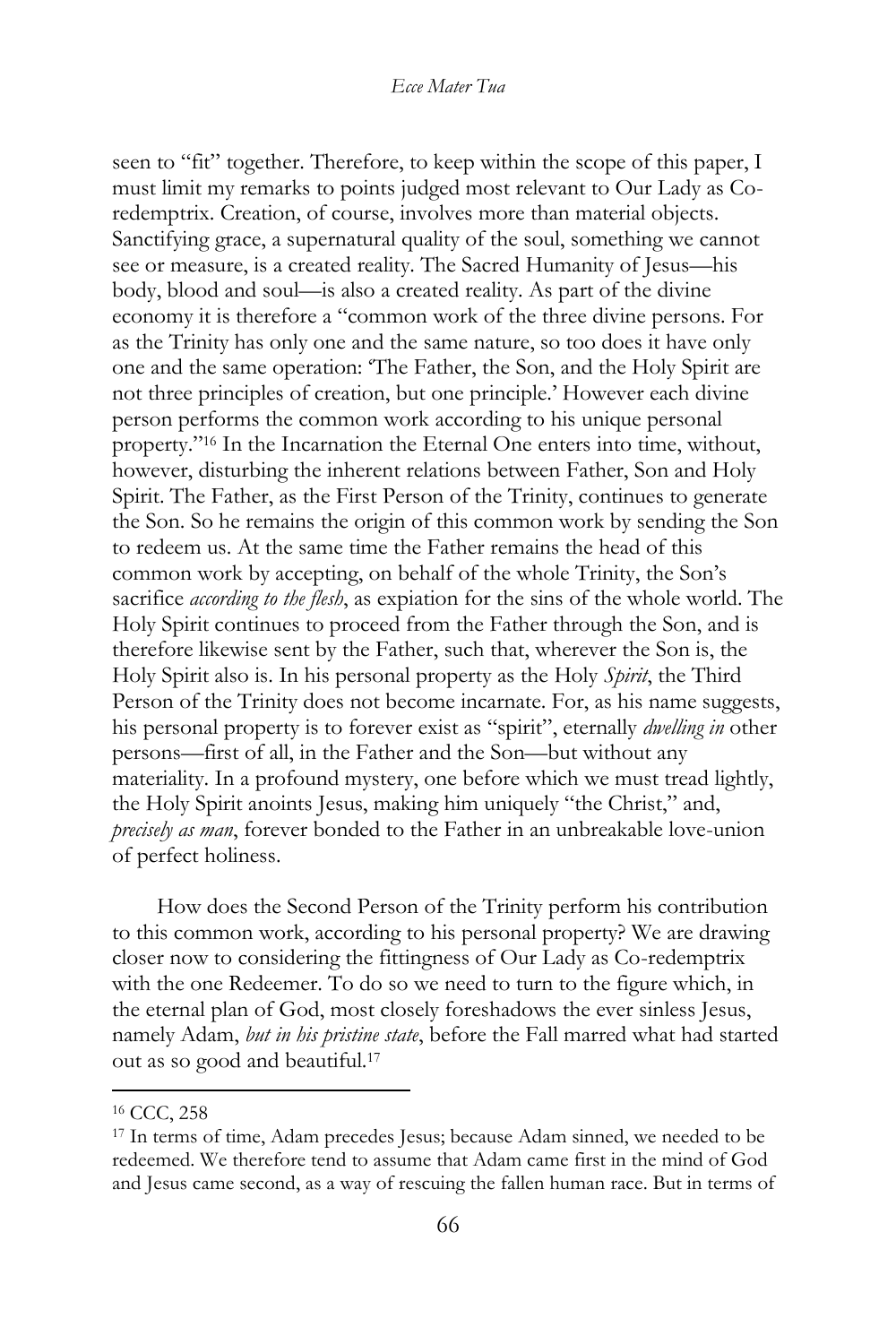Adam is created in the image of God because Jesus, as the Eternal Son, is the Uncreated Image of God. Adam is given dominion over all other creatures on the earth because Jesus, as God, is above all creatures in the whole universe. Adam is given the task of high priest in the sanctuary of the Garden of Eden<sup>18</sup> because Jesus, in his sacrificial death, is destined to be the High Priest through whom all creation will be offered back to the Father in love. Adam is extended the preternatural gift of immortality because Jesus, through his resurrection, will receive the gift of unending life as a man. Adam receives a full measure of grace through the original justice because Jesus, as the God-man, will have the absolute fullness of grace possible. Adam, as the first man, has primacy of place over all other human beings to be created because Jesus, as the firstborn of all creation, is the ultimate reason why anything else is created, for as Scripture tells us, "all things were created through him and for him. He is before all things, and in him all things hold together" (Col 1:16-17).

So when God declares that it is not good for Adam to be alone, he is revealing that it is not good for Jesus to be alone; Adam needs a helper because Jesus needs a helper. From God's point of view, there is a big problem *with only one Person* of the Trinity standing out (as it were) as *somehow different* from the other Two by taking human flesh, when Father, Son and Holy Spirit are co-eternal, co-equal, consubstantial, in a perfect unity of operation. But, as previously mentioned, it is not fitting for the Holy Spirit to become incarnate. For a similar reason, it is not fitting for the Father to become incarnate. The Father generates the Son in a most pure, and wholly spiritual and virginal way; there is no materiality to his begetting of the Son. It is, however, fitting for the Son to take human flesh because his personal

the dignity of their persons, Scripture assures us that in "everything" Jesus is "preeminent" (Col 1:18). To try to see things from God's point of view, it is necessary to "read" Adam in the light of Jesus. "Only in the mystery of the incarnate Word does the mystery of man take on light. For Adam, the first man, was a figure of Him Who was to come, namely Christ, the Lord." Vatican II, *Gaudium et spes*, 22. www.vatican.va.

<sup>18</sup> From Genesis 1:27-28, man is created in God's image and given dominion over the other creatures. But "Genesis is also depicting Adam as a *priestly* figure, commissioned to serve in Eden, the primordial garden-sanctuary." John Bergsma and Brant Pitre, *A Catholic Introduction to the Bible: the Old Testament*, *vol. 1* (San Francisco: Ignatius Press, 2018) 103. See CCC 375, 376 for the original justice and accompanying gift of immortality.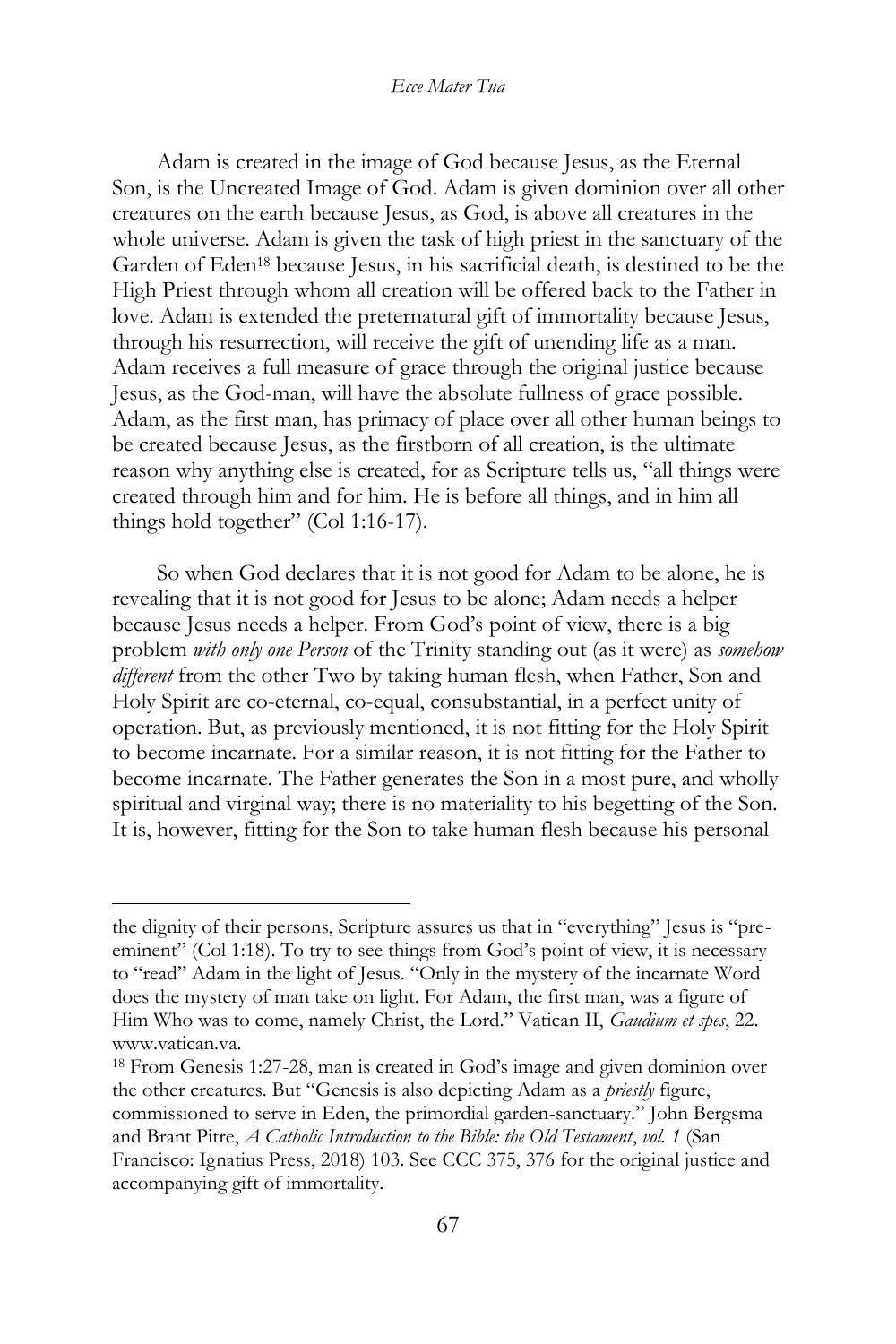property is to image the Father, and an image can be stamped into a createed nature.

We might not think any of this is a big deal, and likewise judge it as having little relevance to the Redemption. Because of the Fall, we are very protective of the ego; it seems that only being "number one," or being seen as above others in one way or another, is important. But all the power plays we so easily fall prey to—jealousy, envy, rivalry, jockeying for the number one spot—are foreign to the mindset of the Trinity. God is only "above" creation because he chose to bring into being something outside of his Trinitarian life. Therefore, regardless of how marvelous it is, all creation gives God but an accidental glory. God's true glory, one he will never set aside, is his inner life as Father, Son and Holy Spirit. So what matters to God is love, not any kind of love, but divine love, his very own being as a perfect communion between Persons in one nature. In this communion, or "family," each Person is known, cherished, and respected for his unique personhood (or "place") within the whole. The Father eternally delights in the Son he begets, who so perfectly images himself, the source of all good as God. The Son eternally delights in the Father from whom he receives all that is good, namely his very being as God. Father and Son delight in their one Spirit eternally breathed forth in love, finding in this Spirit a divine conception of their likeness to each other, which is so holy, perfect and good, because it is God. The Holy Spirit eternally delights in the Father and the Son from whom he proceeds as sheer gift uniting the Two as One, finding in himself the power which animates the whole, because he, too, is God. What a mystery!

So a solitary Jesus simply will not do! He is coming from a world vastly different from the one we know, with a whole different set of values than what we hold dear. Here we also bump into God's omniscience. What we laboriously try to grasp through distinctions and discursive reasoning is simply all of one piece in the mind of God. God sees the Incarnation and the Redemption as inseparable because both are equally and freely chosen by him to happen in time. It is fitting that the Redemption be rooted in the Incarnation, for only one who is both God and man can atone for sin. At the same time the Redemption perfects the Incarnation; which is to say, the need to redeem us makes it fitting for the Incarnation to take place, so that the Son's personal property of imaging the Father can be brought to full perfection in the flesh.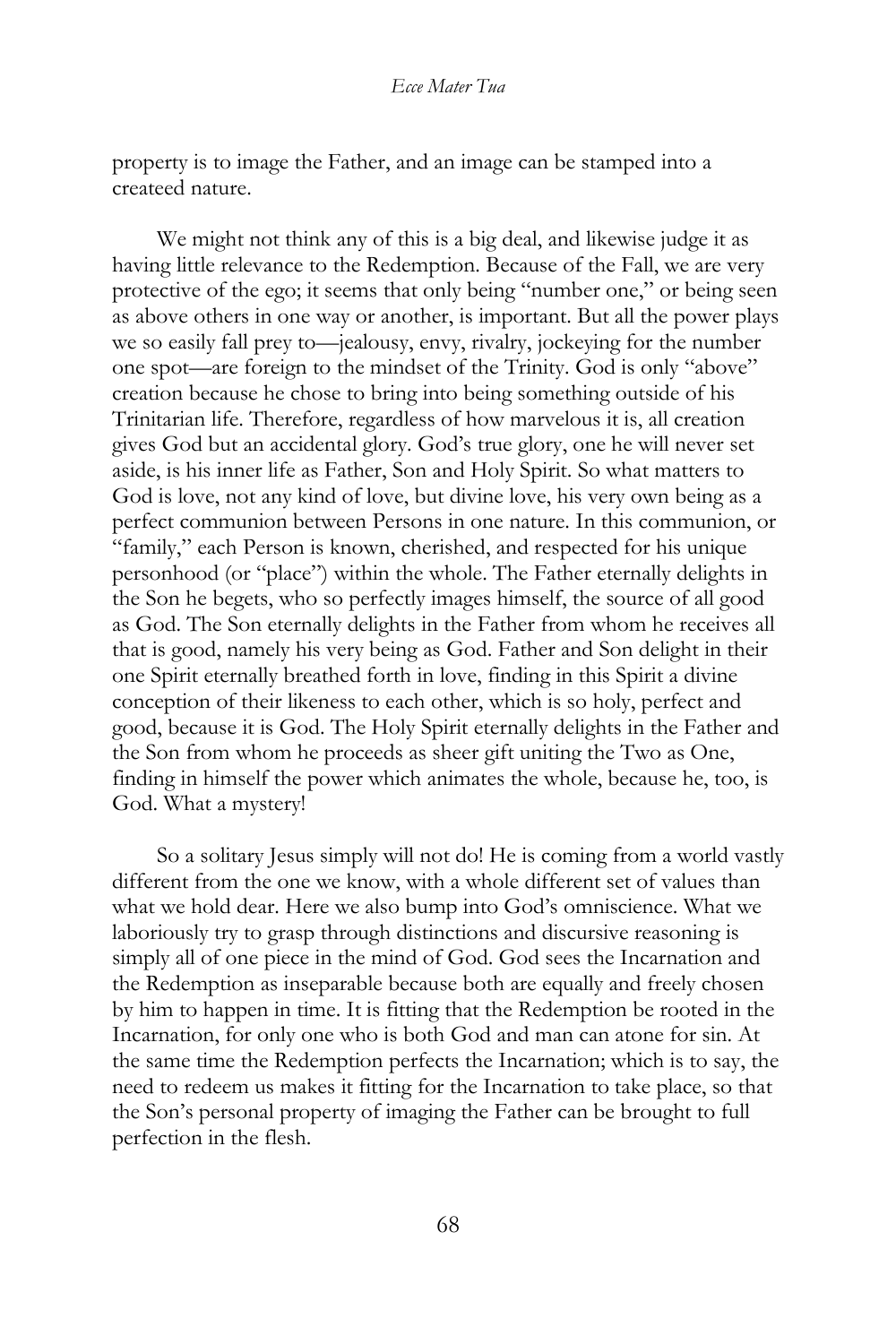To try to unpack this further consider: just as the Son eternally comes forth from the Father, it is fitting that *in the flesh* he be seen as coming forth from another person. Hence he is born of the Virgin Mary. This much all agree upon, but let's push the matter further. As Son, Jesus eternally images the Father. It is fitting that *in the flesh* he, in turn, has a created image of himself; which is to say that he "fathers" (or is the origin of) another in divine life, without losing his place as "number two" within the Trinity. God is pure spirit; it is fitting that this image of the Son be in essence *a spiritual reality*, a participation in the life and nature of God, a supernatural quality imparted to the soul of the created image. But grace is not a person; the point of the fullness of grace is to make *the whole person*, body and soul, eminently holy, virginal as the Eternal Father is virginal, and thus shielded from contracting any sin, whether in thought or in deed. Jesus though true man *remains true God*; it is fitting that there be some kind of *clear distinction* between Jesus and his created image, as Jesus is a divine Person and the created image is a created person; hence the ontological distinction between "Bridegroom" and "Bride." Although the Father begets the Son solely by his own Person, he does not bring forth the Holy Spirit without the help of the Son, their mutual bond of love being so utterly intimate and perfect as to breathe forth but one Spirit between them. *It is fitting therefore that in the flesh Jesus does not redeem us solely by himself*, but following the pattern inherent within the Trinity, he has the help of another person—his most beloved, grace-filled Mother—to breathe forth in love his whole Mystical Body the Church at the cross. Father and Son breathe forth the Holy Spirit. Jesus and Mary breathe forth the Church. It is a pattern established in human nature from the very beginning of time in the institution of human marriage from which springs our familial life.

If Adam prefigures Jesus, then Eve prefigures Mary. It is easy to see that Jesus is much greater than his type, for Jesus is God and Adam is merely a man. It is also easy to see that Eve is in a marriage covenant with Adam, for Scripture explicitly calls her Adam's wife (Gen 2:25). It is not so easy to see how Mary is much greater than her type, for both are women. Nor is it easy to explain exactly what type of marriage covenant Mary is in, such that she is rightly called the Holy Mother of God. Who is her spouse?

If Mary is the mother of Jesus, and Jesus is God, then she is personally the Mother of God. The first thought might be to conclude she is somehow wedded to God the Father, the one who personally begets the Son. They both bring forth the same Person. But, of course, this simply cannot be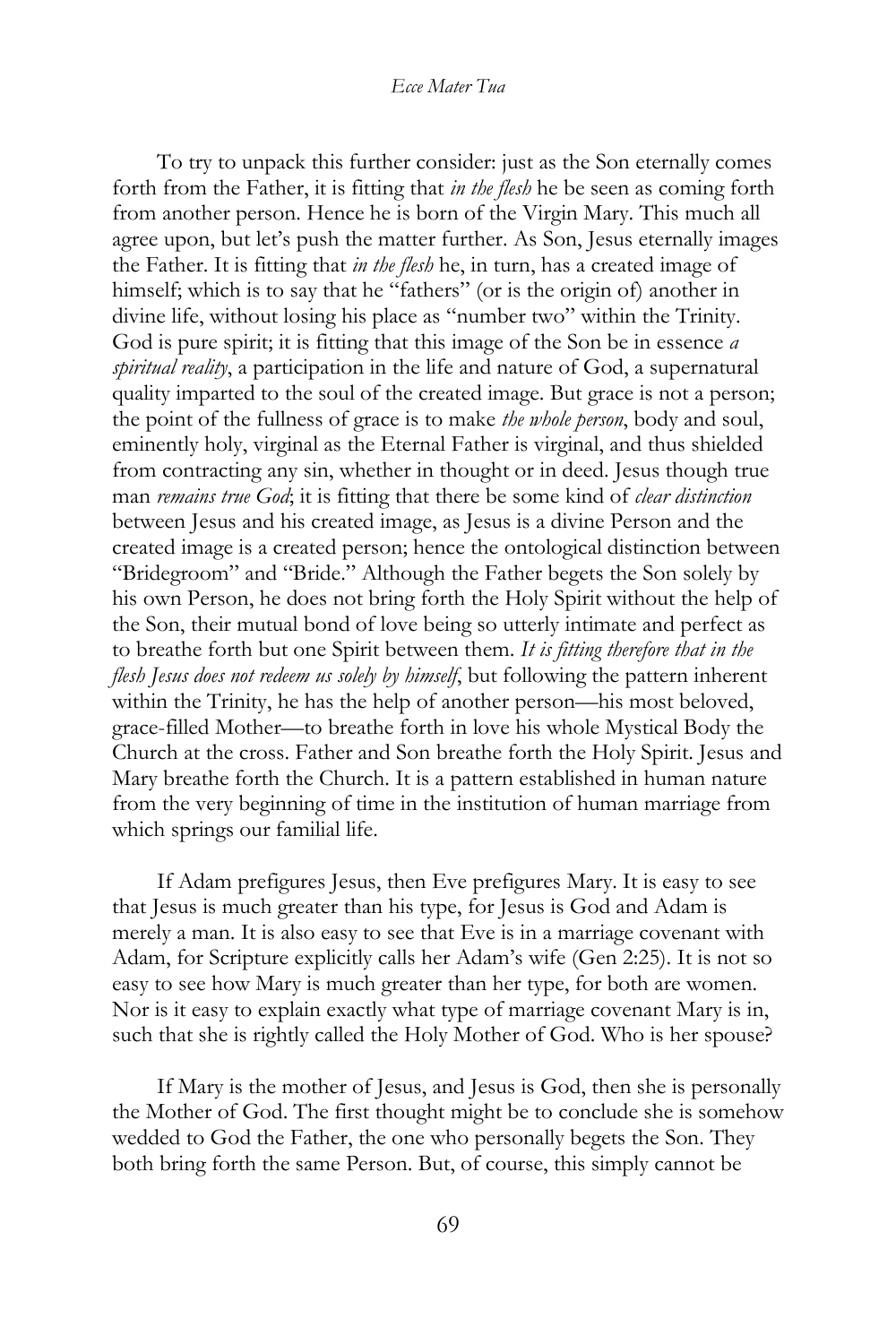true. As previously mentioned, God the Father has no spouse when he begets his Son. Furthermore there is no materiality to his virginal generation of the Son within the Godhead, and, as a created reality, the Sacred Humanity of Jesus is a common work by all Three Persons of the Trinity.

We might then turn to the Son in the search for Mary's spouse. This seems to make more sense. Adam and Eve are known to be in a marriage covenant, and since they foreshadow Jesus and Mary, Jesus and Mary must also be wedded together somehow. The "somehow" is still mysterious, for though Mary is the mother of Jesus, Eve is not the mother of Adam. The foreshadowing does not seem to exactly match. It must be in a hidden way, as something "mystical," that the two—Almighty God and his little handmaid—become one.

Remember it is God who judges it most fitting for Jesus to have a helper. God thinks up the idea, not any man. Accordingly Adam, here representing all mankind, is cast into a deep sleep (Gen 2:21). We are all passive before God's absolute freedom to give his gifts as he desires. Each divine Person, according to his unique personal property, performs the common work of creating a perfect woman. From all eternity the Father predestines Mary to be the human mother of his Incarnate Son. Since like comes from like, he further wills that she, in her very person, be a partaker of the divine nature, so that a most godly man might come forth from a most godly woman. Her soul, envisioned by God as so full of grace and lightsome, rightly makes her whole person an adopted son of God, even though she is feminine to the core of her being as "mother," for here "sonship" refers to the divine filiation which is a spiritual reality. This grace is extended to her through *the foreseen merits of the Incarnate Son*. Hence Eve's birth (coming forth) from Adam in time foreshadows Mary's predestined spiritual birth (coming forth in grace) from Jesus. Eve is formed from Adam's rib, from his bosom, because Mary's grace-filled person is a sheer gift from the heart of God, just as Jesus' divine Person eternally resides in the bosom of the Father (Jn 1:18).

But to speak of Jesus' infinite merits being applied to Mary may trigger an immediate association with the Redemption, and all that I have been saying here may suddenly be cast into doubt. Aha! That old problem! Mary cannot be the Co-redemptrix because (remember!) she needed to be redeemed like everyone else from the stain of original sin. But Jesus' death upon the cross is not the only source of his infinite merits. It is the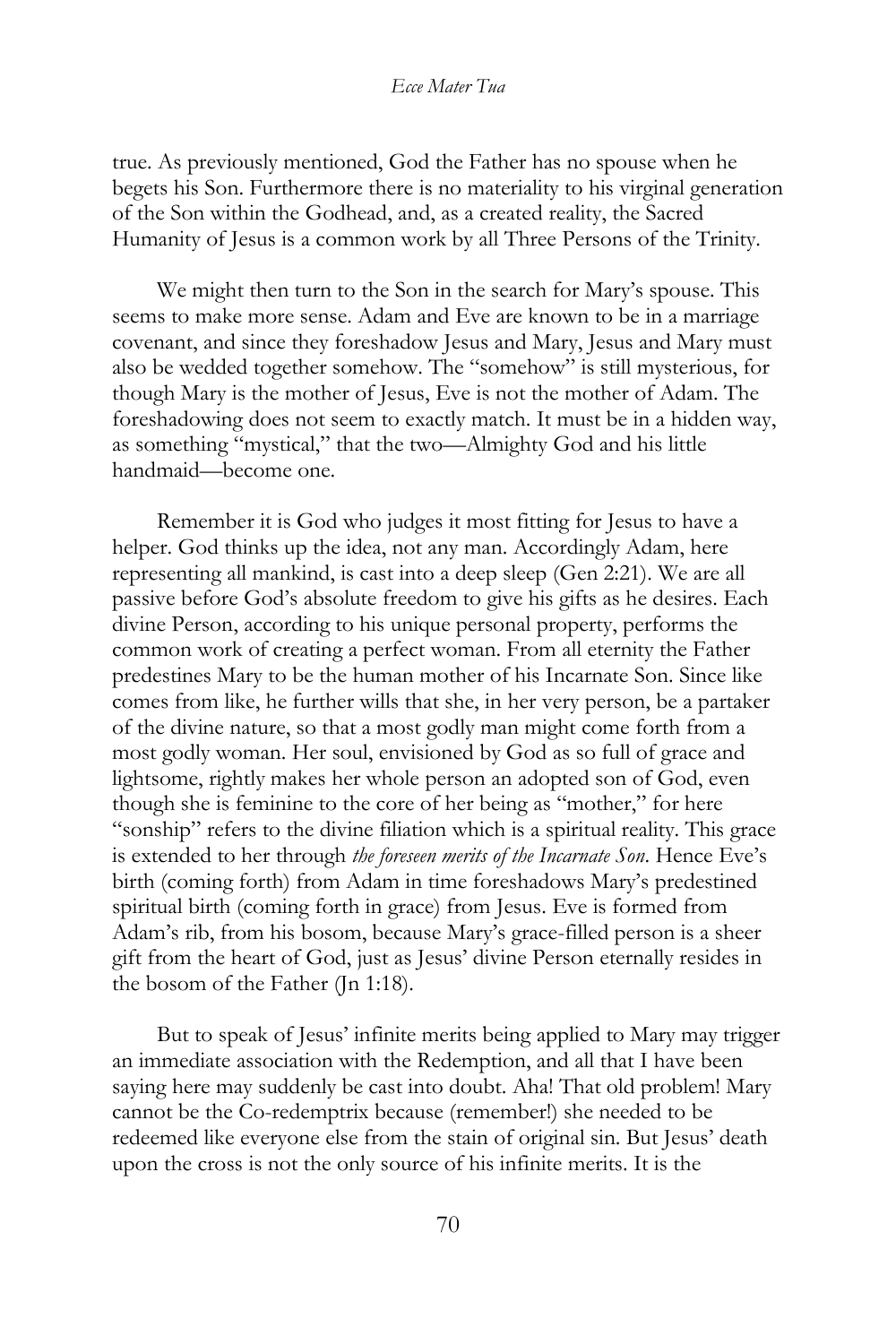crowning act of his life, but everything else Jesus does as God-made-man merits, because it is God who is using his human nature to do it. His baby coos and cries merits. His first faltering steps merits. His hard labor beside Saint Joseph merits. His contemplative prayer in solitude merits. His ministry of preaching and healing merits. There are plenty of infinite merits to draw upon by the very fact of the Incarnation itself.<sup>19</sup>

What is the source of Mary's fullness of grace? Her relationship with Adam is true but quite remote. Centuries have passed since Adam sinned. Her relationship to Jesus, by contrast, is the closest one any creature can ever have with God. She is his true mother; he took flesh within her womb and nestled there for nine months. Only one life was between them on both the natural and supernatural level. Mary's blood nourished her own body and that of the growing enfant within, while Jesus' plenitude of grace as the New Adam ever overflowed to nourish Mary's soul. In other words, Mary never *becomes* a Christian; she simply *is* one from the moment of her conception in time. As the Most Holy Mother of God, the perfect adopted son of God, she receives her life from the Father through the Son, just as the Holy Spirit receives his life from the Father through the Son. "Image" connotes a one-to-one relationship; the Son directly reflects the Father. "Likeness," on the other hand, is associated with a pattern,<sup>20</sup> the Holy Spirit being the Uncreated Pattern of how divine life is extended beyond the Father-Son relationship: through the gift of love between the Father and the Son. The Holy Spirit, we might say, is the sweetness, the unction, the holy oil enflaming the love between the Father and the Son. We are treading here on very deep waters, but it is important to try to grasp the source of Our Lady's holiness. Mary is the created pattern of how divine life is extended in time beyond the eternal Father-Son relationship existing within the Trinity itself. All grace—which in essence empowers created persons to participate in the inner life of God—comes from the Father, through the Son, in the Holy Spirit. To make clear this unique pattern, upon which the Church as a communion of the elect will be modeled, the Holy

<sup>&</sup>lt;sup>19</sup> "Nothing is little in the life of Jesus. The Eternal Father looks upon the smallest action of Christ with more delight than He looks upon the whole universe." Columba Marmion, *Christ in His Mysteries*, trans. M. St. Thomas, 3rd ed. (London: Sands, 1939) 7.

<sup>20</sup> According to the Word Study for Gen 1:26 in the *Ignatius Study Bible: Genesis*, image often denotes a physical "representation" of something in two or three dimensions, while likeness refers to a "pattern," or visible "resemblance" of something. This distinction between the two terms is being utilized here.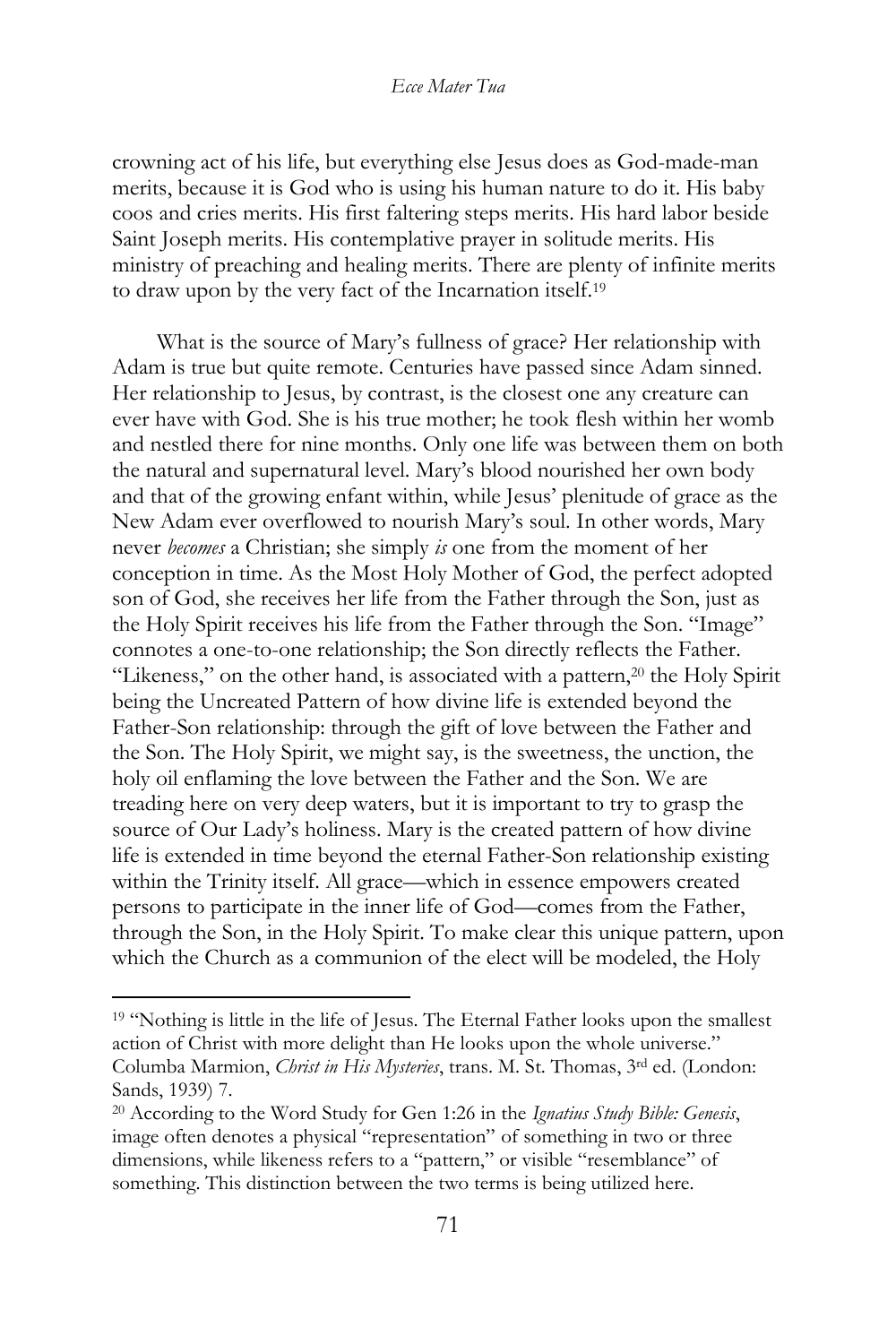Spirit takes Mary into a spousal relationship with himself. She is always "full of grace" because the Spouse of her soul is the Holy Spirit, who, unlike a mere human spouse bound by time and matter, is never without the power to make her fruitful with more and more grace.

Let's examine this more closely. All human beings, even Adam, are not totally created out of nothing. God takes a preexisting material—some mud—and breathes into it to make Adam a living being. God takes Adam's rib and forms out of it the woman. In the mystery of new life, when any man and woman come together in the marital act, we now know that sperm and egg come together to form the material element of a new human being. There is still not a human person until God does his part and, out of nothing, creates the human soul which he immediately infuses into the body.<sup>21</sup> God cannot create anything sinful. The human soul is therefore without any sin at its creation, but once infused into a body genetically connected to Adam and Eve it is immediately stained with the original sin. This sin affects the whole person. If Adam and Eve had not sinned, but stayed in friendship with God, God would have judged it fitting to likewise grace with original justice the children produced within this communion of love between himself and man.<sup>22</sup> But since Adam and Eve listened to the Serpent and did his bidding—eating from the forbidden tree—they placed themselves, and all their descendents, in a bond of friendship with the Serpent. It is certainly not fitting that the children of such an unholy alliance receive grace at the creation of their souls. Hence the "original sin" of Adam and Eve is passed onto their children as a lack of something which God intends to be there but which has been lost: namely an intimate loving union with God. Though physically alive such progeny are spiritually dead, because they are deprived of the gift of sanctifying grace. But there is also the wound to our nature caused by the original sin, which makes itself felt in the flesh of the human person through the disordered downward pull towards concupiscence—a sorry state indeed for the whole person. One can never climb out of the mire of sin and death.

<sup>&</sup>lt;sup>21</sup> "The Church teaches that every spiritual soul is created immediately by God-it is not 'produced' by the parents." CCC, 366

<sup>&</sup>lt;sup>22</sup> "All know that the father of the whole human race was constituted by God in so exalted a state that he was to hand on to his posterity, together with earthly existence, the heavenly life of divine grace. But after the unhappy fall of Adam, the whole human race, infected by the hereditary stain, lost their participation in the divine nature." Pope Pius XII, *Mystici Corporis Christi*, 12. www.vatican.va.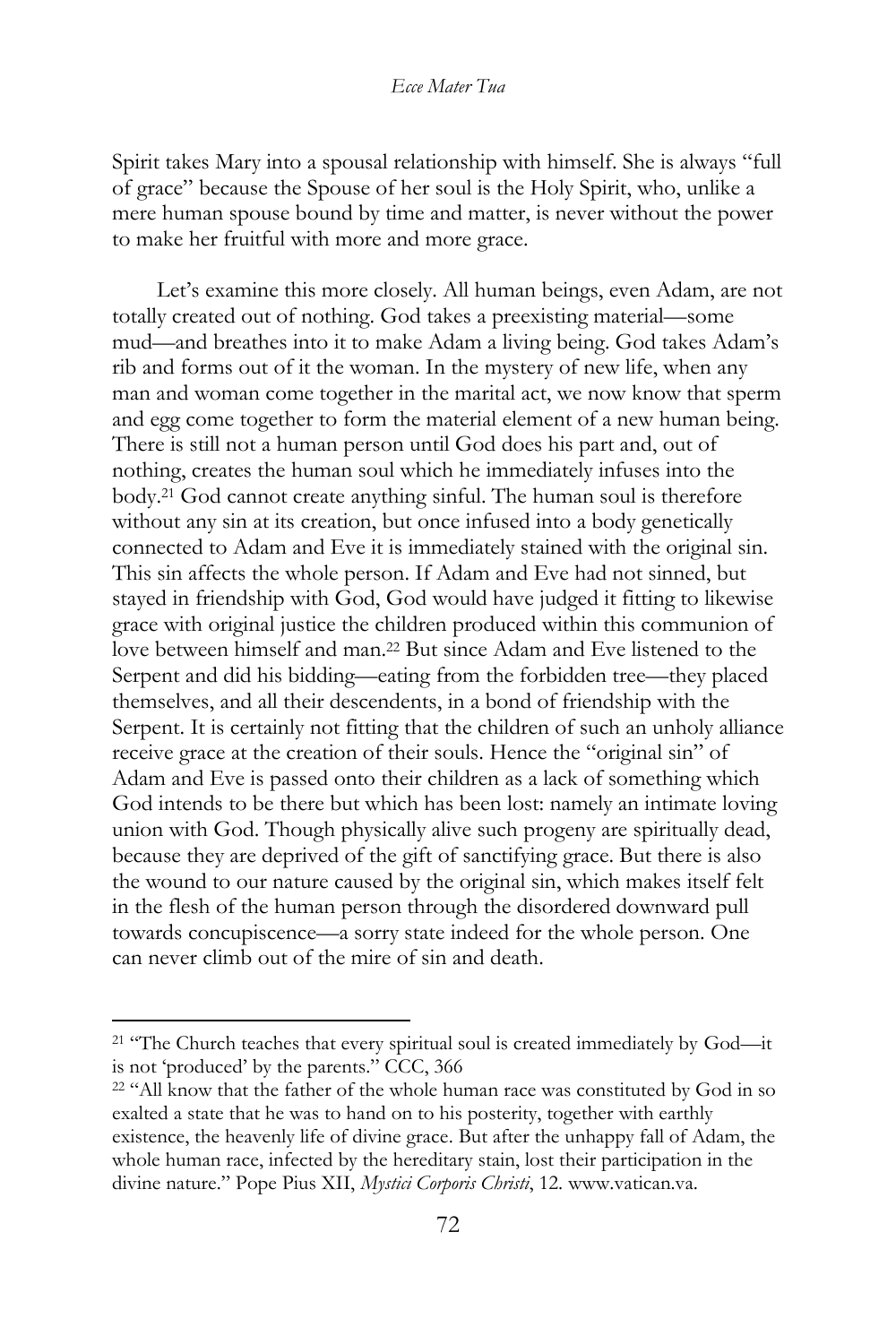What I am proposing is this: when God creates Mary's soul, in view of the infinite merits of Jesus and her personal connection to him as his mother, he immediately floods *her soul* with the grace of her divine motherhood. The Holy Spirit, unbounded by time or matter, exercises his personal property of dwelling in another person. He does this by uniting himself to Mary's soul, sanctifying it and making it fully alive with his grace. Since the soul is the form of the person, the most essential part, it takes precedence over the bodily material she is about to be infused into. It is simply not fitting for so holy a soul, one anointed with the Holy Spirit's power, to be infused into material tainted with original sin, and which would pass onto her a downward tendency to concupiscence, making it very difficult for her to stay in a state of grace. But this is no problem for God. Again, in view of the infinite merits of Jesus Christ, and foreseeing that Jesus will be conceived within Mary's womb, God redeems *the flesh* into which Mary's soul is about to be infused into. Jesus will stay begotten of the Father, but, at the same time, will be miraculously conceived by the power of the Holy Spirit at work within Mary's body. For remember: although the spiritual marriage between the Holy Spirit and Mary's soul is a mystical, or hidden reality, Mary's complete person is a body-soul composite. In a marriage covenant there is an exchange of goods, namely that of the two persons in the marriage itself. The Holy Spirit does not become Incarnate, but takes to himself a "body", the holy material or "seed" of the Church, through his spiritual marriage bond with the predestined Mother of God, just as Saint Joseph will become the virginal human father of Jesus through his human marriage with Mary.

It is important here to stress the marital relationship between the Holy Spirit and Mary, which is one of complete freedom. The Holy Spirit never *uses* Mary to bring about the Incarnation. Rather, he *loves* Mary, and lavishes his choicest graces upon her person, thus empowering her to utter, in all simplicity, and with fully loving cooperation, her *fiat* at the Annunciation.<sup>23</sup> It is also important to stress the *indissolubility* of this marriage between the Almighty one and his little handmaid: "What therefore God has joined together, let no man put asunder" (Mt 19:6). The least sin would destroy this marital union; therefore the grace of Mary's divine motherhood is immediately granted to her soul even before its infusion into her body,

<sup>&</sup>lt;sup>23</sup> "The king loved Esther more than all the women, and she found grace and favor in his sight more than all the virgins" (Esth 2:17). "Elizabeth was filled with the Holy Spirit and she exclaimed with a loud cry, 'Blessed are you among women" (Lk 1:41-42).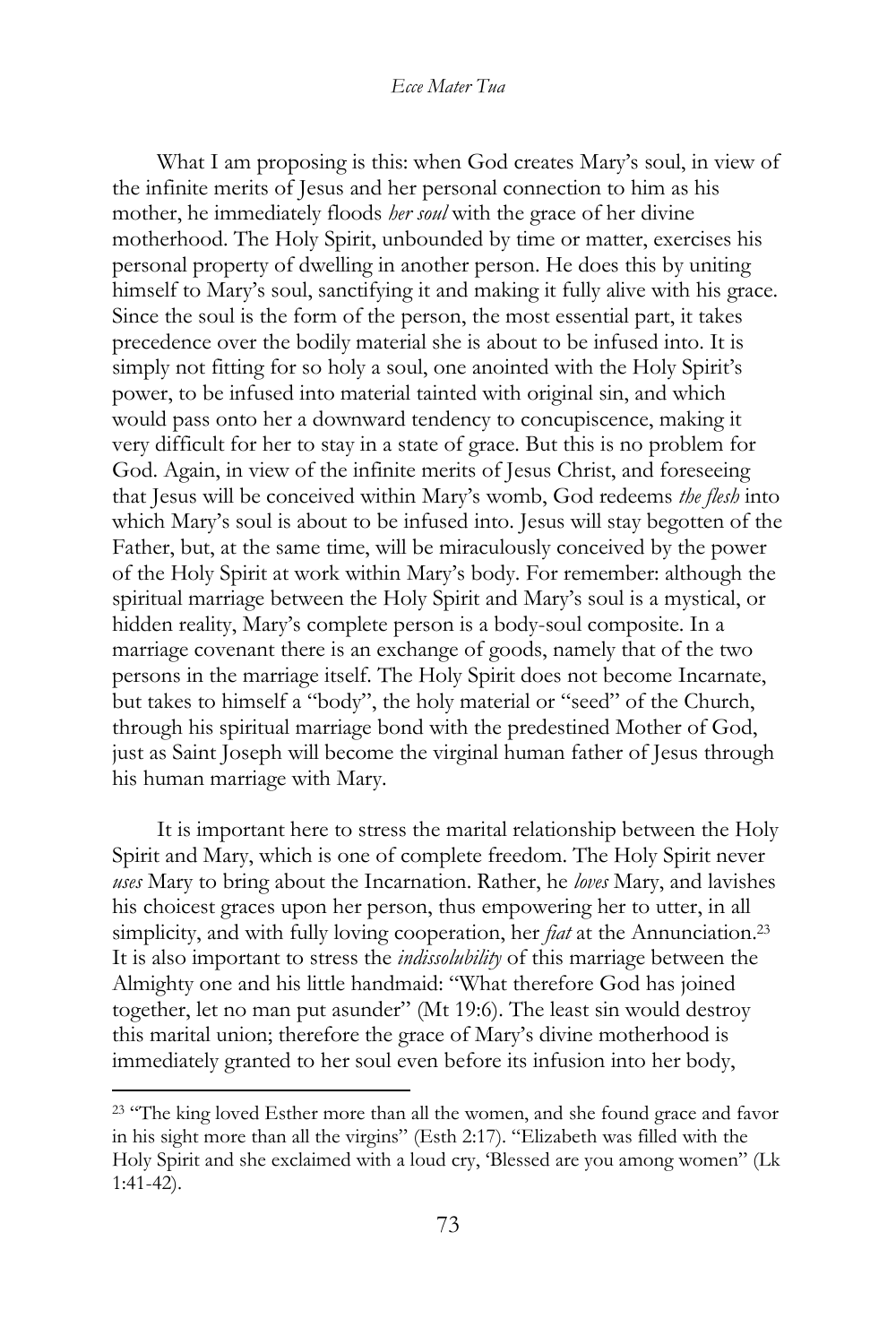preventing any entryway to Adam's sin to through her human parents.<sup>24</sup> By not waiting for the Incarnation, but immediately consummating the marriage at Mary's conception, the Holy Spirit would never think of acting in so an ungodly way as to abandon his Beloved at any future moment in time. For such an action on his part would be a betrayal of his commitment to love her as his Spouse. It would leave her bereft of his power to ward off the temptations of the evil one and require her to act on her own, in a merely human mode, which might produce some good works but without any merit in God's eyes. So when Mary stands by Jesus at the foot of the cross, what we outwardly behold is the human mother of Jesus. What we don't so easily behold, unless we read the scene through the window of the Incarnation, is the mystical reality of Mary's spousal union with the Holy Spirit. This spiritual relationship with the Holy Spirit empowers her to fully and lovingly cooperate with Jesus in the redemption of mankind, to merit *de congruo* what Jesus merits *de condigno*. The Church teaches, "It is love 'to the end' that confers on Christ's sacrifice its value as redemption and reparation, as atonement and satisfaction. He knew and loved us all when he offered his life."<sup>25</sup> Our Lady, as the Spouse of the Holy Spirit, was likewise filled with such overflowing divine love.<sup>26</sup> She had no need to merit her own salvation; she was confirmed in grace at the moment of her conception. All of her merits, therefore, could be joined to Jesus' infinite

<sup>24</sup> In a natural marriage, husband and wife might physically consummate their union in a way open to life, but without being able to conceive a child for many years. They are not any less married for that, for it is God who ultimately opens the womb with the gift of a child. The Holy Spirit's union with Our Lady is of a much higher order, being a spiritual and supernatural reality, yet it does not seem unreasonable to suggest they are indeed "wedded" together long before Jesus is conceived in Mary's womb. Note, too, how at the Annunciation Gabriel does not ask Mary if she wants to bear God's Son—he simply announces that she will do so (Lk 1:31), as if knowing that she is already in a love-union with the Holy Spirit. Our Lady's faith-filled, unconditional *fiat* is another indication that the Holy Spirit is at work in her soul.

<sup>25</sup> CCC, 616

<sup>&</sup>lt;sup>26</sup> "Herein lies the essence of the mystery of the redemption. In union with her Son on Calvary, Mary satisfied for us by a satisfaction based, not on strict justice, but on the rights of the infinite friendship or charity which united her to God. . . . she was a martyr, not only for Christ but with Christ; so much so, that a single cross sufficed for her Son and for her. She was, in a sense, nailed to it by her love for Him. She was thus the co-redemptrix, as Pope Benedict XV says, in this sense, that with Christ, through Him, and in Him, she bought back the human race" Garrigou-Lagrange, *The Three Ages*, 123-124.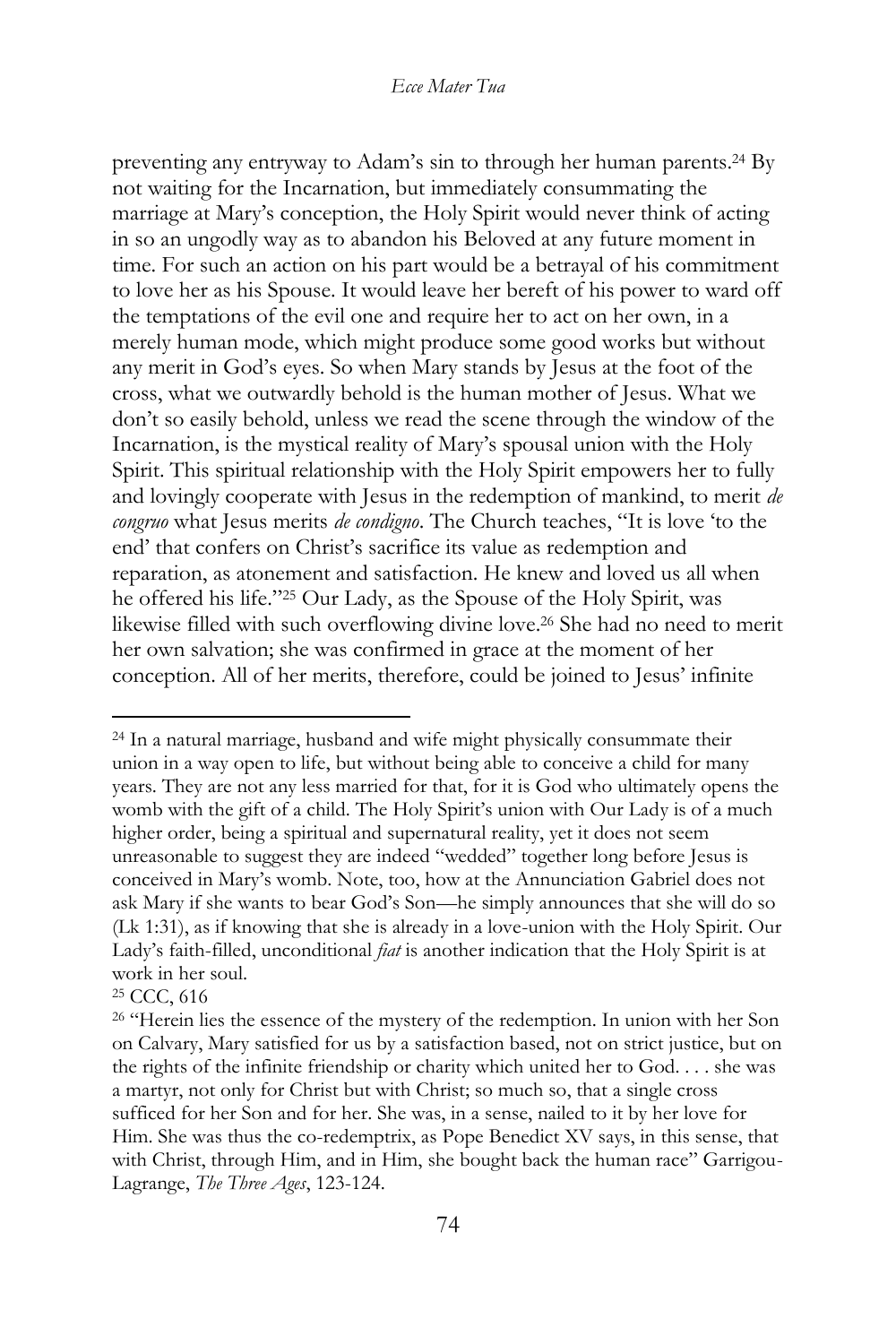merits in obtaining our redemption. Truly, not only as "Woman," or the New Eve, but also as the Immaculate Conception, the woman in a unique spousal relationship to the Holy Spirit because she is the Holy Mother of God, Our Lady is rightly called the Co-redemptrix.

#### **Co-redemptrix in Order to Become Our Mother**

If sound theological reasons can be offered to show why it is fitting that Our Lady participates in Jesus' sacrifice as the Co-redemptrix, there is now the lived experience of two thousand years in which Our Lady's maternal presence has been active within the Church. She has appeared in numerous places, times and cultures to invigorate the Faith in hearts grown cold. She has converted millions of people to Christianity (think of Guadalupe!), won crucial battles for the survival of Christendom, and produced miraculous springs to heal both body and soul. She has inspired the founding and renewal of numerous religious orders, given us the Rosary to help us meditate upon the mysteries of her Son, and provided tangible proofs of her motherly concern through various sacramentals, one being so powerful as to be dubbed "the miraculous medal." She has been the mainstay of persecuted families, such as the Catholic Irish during the penal days, and even in our own times when many churches became shuttered due to the coronavirus. As any good mother would do, she has not been afraid to warn of us the consequences which will befall us if we persist in our sinful ways, but always urges us to repent, to make reparation, to receive Jesus worthily in the Eucharist, and to pray, pray, pray, but with fervent faith, hope, love and devotion, after her own example.

But how can Our Lady *act* as our mother unless she *is, in fact*, our mother? And how can she truly be our mother unless she somehow gave birth to us? And since it is through baptism into Jesus' death and resurrection that we are born again, how can Our Lady give birth to us unless she is present at the cross, actively participating in Jesus' sacrifice as his Co-redemptrix? When Abraham demonstrated his intent to obey God's command to sacrifice his son, Isaac, God said to him, "Because you have done this, and have not withheld your son, your only son, I will indeed bless you, and I will multiply your descendants as the stars of heaven and as the sand which is on the seashore" (Gen 22:17). When Our Lady likewise did not withhold from God the one treasure she loved most in this world, but obediently offered her flesh and blood Son to the Father in expiation for the sins of the world, uniting her own sufferings to his, how much more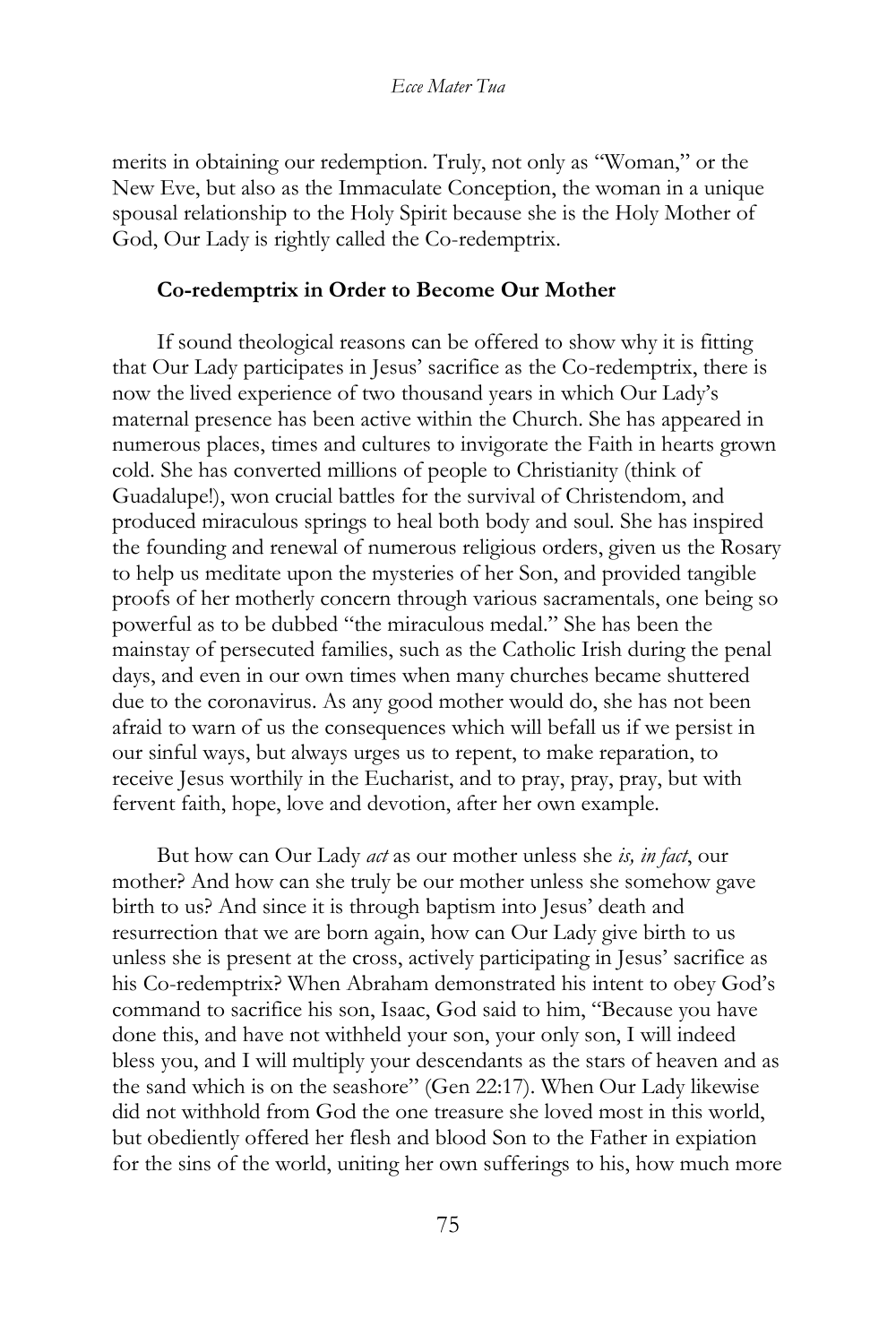could God bless her and multiply her children, which is to say, make her the mother of his family of adopted sons in the one Son, Jesus Christ!<sup>27</sup>

But why do we need a spiritual mother? It is because grace builds on nature, and God has so designed human nature that we all need a mother. Actually, since our nature is stamped with familial relationships, we need both parents: a father and a mother. We need our parents because God will not create us without their cooperation in providing the material he infuses our souls into. We need our parents because we cannot flourish as persons without them protecting us, providing for us, nurturing us, teaching us and correcting us, for years and years on end, until we finally grow into mature adulthood.

In the First Letter to the Corinthians we read that "he [man] is the image and glory of God; but woman is the glory of man. (For man was not made from woman, but woman from man. Neither was man created for woman, but woman for man)" (1 Cor 11:7-9). Given today's cultural milieu, with its preoccupation of pushing inclusiveness, it can seem outdated, even insulting, to bring up such a text. But this is the holy Word of God and must be taken seriously. What great truth is Saint Paul expounding here?

If we read in between the lines and see in "man" the perfect man, Jesus Christ, then certainly he is the image and glory of God. If we see in "woman" the perfect woman, Mary, then certainly she is the glory of the whole human race, for she is higher than the angels, next only to her Son in the whole created universe. But it is also true in a general way of our human nature. Man images God in the sense that he has a self-contained inner life through a rational soul which is able to know and love. But the glory of God is his personal begetting of divine life in other persons. Man is therefore also the glory of God because his body is ordered to fatherhood, entrusted with an exterior capacity to beget new life, with the accompanying role of protector and provider, of teacher and law giver. Woman, on the other hand, is the glory of man because she is ordered to love and to

<sup>&</sup>lt;sup>27</sup> "It was she, the second Eve, who, free from all sin, original or personal, and always more intimately united with her Son, offered Him on Golgotha to the Eternal Father for all the children of Adam, sin-stained by his unhappy fall, and her mother's rights and her mother's love were included in the holocaust. Thus she who, according to the flesh, was the mother of our Head, through the added title of pain and glory became, according to the Spirit, the mother of all His members." Pius XII, *Mystici Corporis Christi*, 110.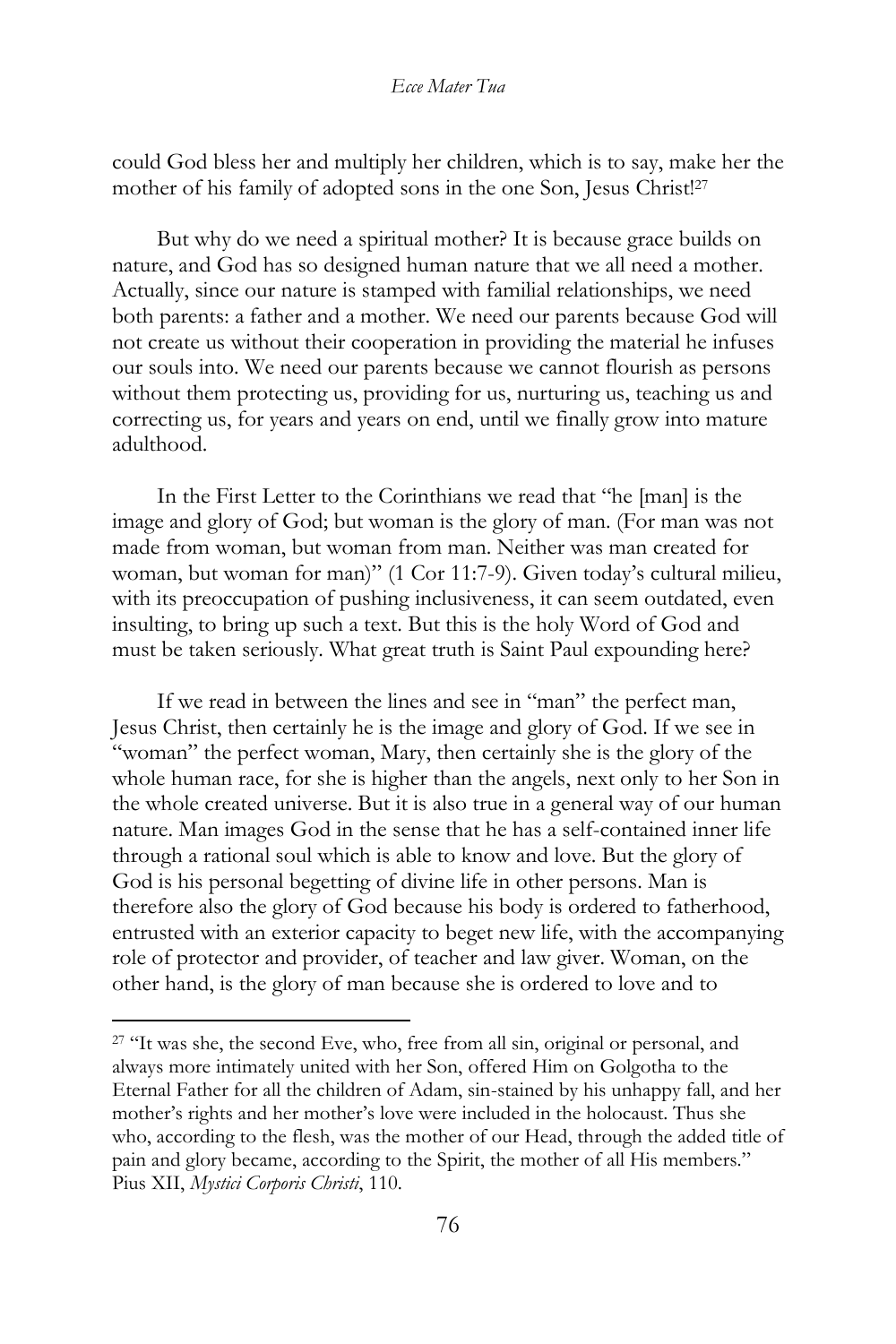interpersonal relationships. It is through loving woman, and being loved by her in return, and by the further gift of God blessing their union with a child, that what is in potency—an image of God's fatherhood—comes to perfection in act. Without woman man cannot find his true self as an image of God, but woman herself is patterned on God's inner Trinitarian life, a life of receiving in love from the other and giving back in love to the other. The woman receives from the man and, with "the help of the Lord" (Gen 4:1), gives back to the man a child in the man's "own likeness" and after his "image" (Gen 5:3).

But the woman also needs the man in order to go from potential motherhood to actually bearing a child, thus bringing to perfection a potential little trinity we call the family. Herein lays a grave danger. The woman's very body is always in potency to receive from another. Who she receives from should be her husband and ultimately God himself, since new life ultimately comes from the Creator. What is true in bodily terms is likewise true about the human soul, regardless of the sex of the person. The soul is in potency to receive truth and love from God. Sanctifying grace, with all the infused virtues and gifts, raises this potency to the supernatural level. In order for this potency to be in act, the human person must continually cooperate with actual graces until the happy moment when the soul is confirmed in grace as one of the elect in heaven. Before the soul is confirmed in grace there is always the possibility of rejecting actual graces and losing a loving relationship with God. This is because one chooses to accept a lie instead of the truth, which leads one to love in a disordered way. God is the greatest good and should be loved first, above all else. A soul tainted with sin makes self the greatest good and the highest authority and so loves self above God.

We know the first man was put into the Garden of Eden "to till it and keep it" (Gen 2:15). He was also told, along with the woman, to "be fruitful and multiply" (Gen 1:28). Finally, he was told to *not* eat of the tree of the knowledge of good and evil *or he would die* (Gen 2:17). In the Fall all three commandments, two positive and one negative, were broken. It is important to note this. If we jump immediately to the man taking the forbidden fruit we miss the triple concupiscence at work here, namely "the lust of the flesh and the lust of the eyes and the pride of life" which are "not of the Father" (1Jn 2:16). In a threefold descent Adam went from imaging God the Father to imaging the one whom Jesus calls a "murderer" and the "father of lies" (Jn 8:44).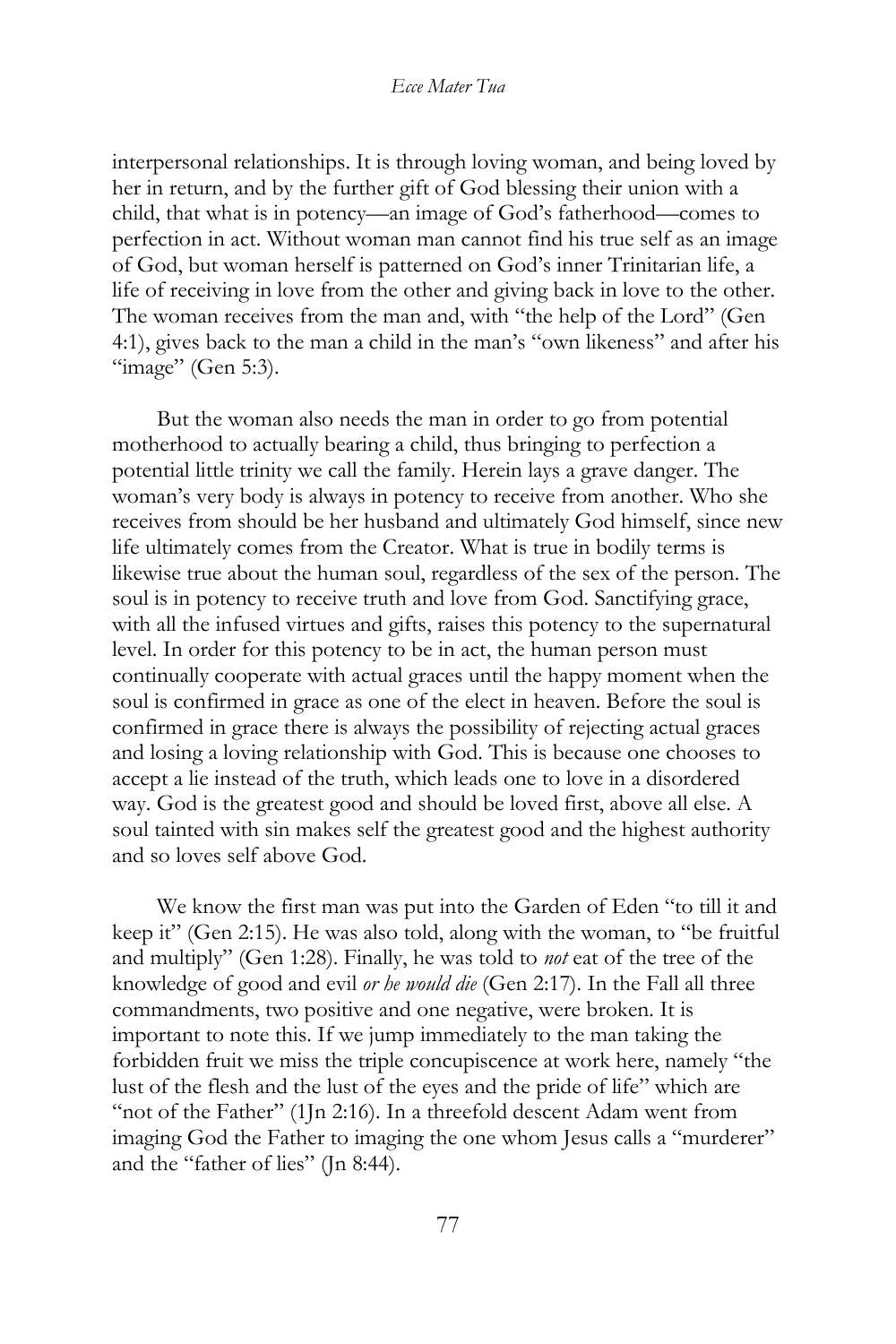The first fall is through the pride of life. A humble person obeys; a proud person stiffens his neck and cannot do so, imitating Lucifer's defiant boast, "I will not serve!" The Garden of Eden is a sanctuary, a holy place where God and man commune together (Gen 3:8). The exterior garden perceived by the senses points to an interior reality: the garden of Adam's soul. "Do you not know that your body is a temple of the Holy Spirit within you, which you have from God?" (1 Cor 6:19) Adam is not only to guard this sacred place—to keep his thoughts chaste and centered on God—but to also give attention to its flourishing with life, by putting into act virtuous deeds which merit an increase in grace. How can we tell that this inner sanctuary has been defiled by pride? It is through the presence of the evil Serpent, who suddenly appears in the exterior garden conversing in a friendly way with the woman, for she shows no fear of him. Adam is present but silent. Therefore, although Adam has the obligation to engage the Serpent in spiritual combat, he disobeys God and chooses not to. This leaves the woman alone to defend herself against the vile creature's seductive, though seemingly innocent question, which subtly hides a deadly poison.

By not exercising his manly role of protecting the garden, Adam's soul becomes fertile ground for the next fall in the lust of the eyes. The woman sees that the forbidden tree is "good for food" and "a delight to the eyes," that it is desirable "to make one wise" (Gen 3:6). Why does she see it this way? It is because through her unguarded intercourse with the Serpent she has just been bitten by him. The poison he carries is in his mouth; he has just uttered a lie in total contradiction to God's word. God had said you will die; the Serpent says you won't die (Gen 3:4). Again Adam is silent. Why shouldn't the woman swallow the Serpent's lie if Adam, the head of their relationship, does nothing to uphold God's word? Adam's on-going silence, therefore, indicates that he, too, finds the forbidden fruit good, delightful and desirable. Lust starts to mar their once loving relationship because he cunningly lets the woman be the first to take the fruit they both want. In a reversal of roles she initiates their mutual rebellion against God. Instead of the man giving his seed to the woman to bring forth new life, the woman takes the seed-bearing fruit of a death-dealing tree and hands it to the man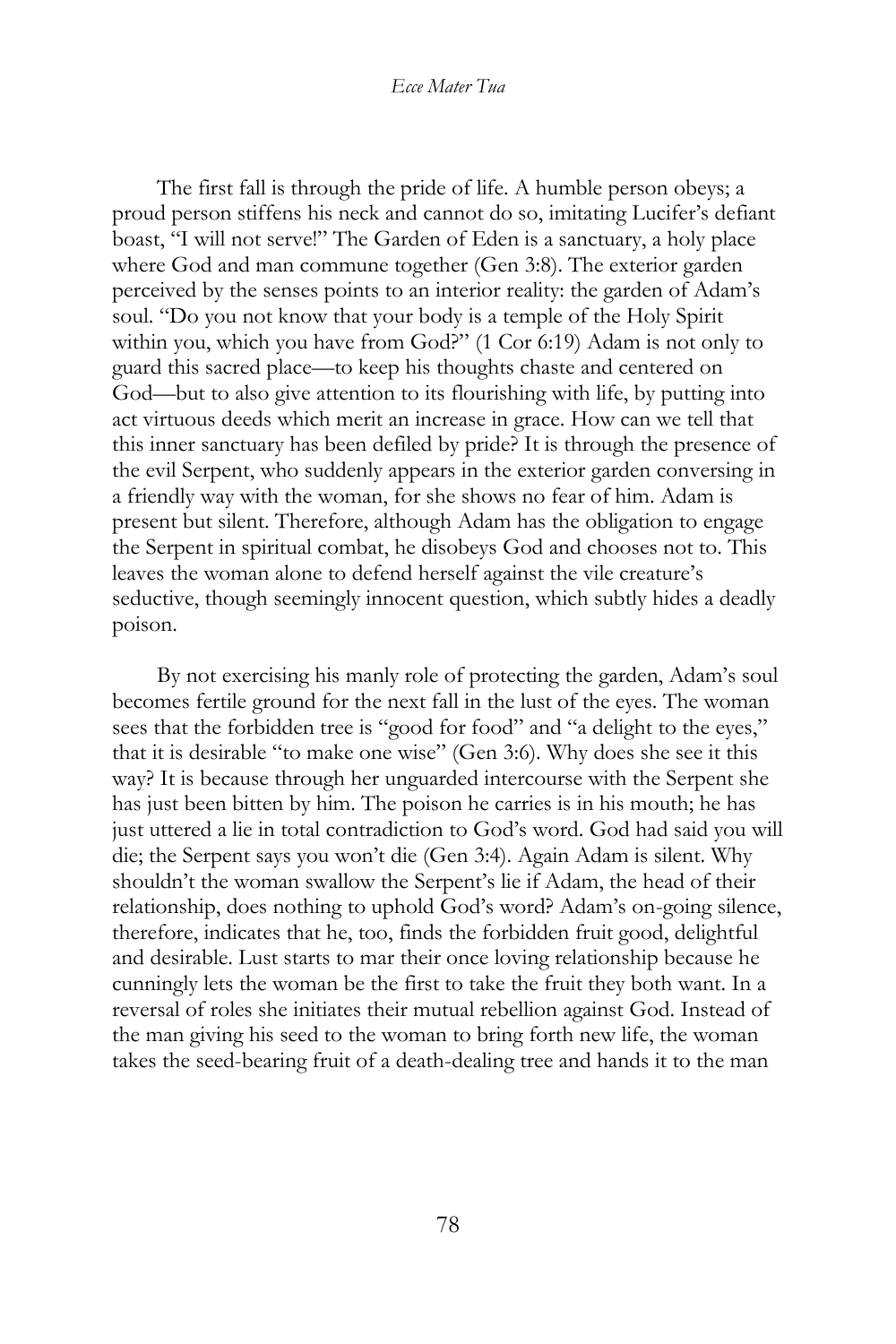for him to eat.<sup>28</sup> Without any protest Adam does so—another indication that he wants what she is offering.

"You cannot partake of the table of the Lord and the table of demons" (1 Cor 10:21). By *eating* the forbidden fruit in the *presence* of the Serpent *they seal their relationship with him* and break their covenant with God.<sup>29</sup> The evil one has now clearly "fathered" them with his own rebellious spirit. As a consequence they are now marked with the lust of the flesh because their very bodies have been used in a way contrary to their marital covenant. We know this because before they eat they are unashamed of their bodies (Gen 2:25). After they eat they try to cover their same bodies with fig leaves (Gen 3:7). Their relationship as male and female cannot be broken, for it is stamped into their nature as body-soul composites. Instead the intimate communion between them is wounded by a basic insecurity and the fear of being used. "Where are you?" (Gen 3:9) God asks the man and the woman. They hide from this question because they have fallen from the "place" they were originally created in—a state of grace—and therefore no longer know "who" they are meant to be. Shame and guilt leads each one to defensively blame the "other" to somehow prove "I am still good and loveable."

Scott Hahn has suggested "the reason why Adam succumbed to pride and disobedience was because of his fear of suffering and his unwillingness to die, even for the love of his Father and bride."<sup>30</sup> I would nuance this and say it was because of Adam's unwillingness to *die to self in becoming a father*,

<sup>28</sup> "A general theme of chapter 3 is the *inversion of norms*. Everything is turned upside down." Bergsma and Pitre, *Catholic Introduction to the Bible*, 105.

<sup>&</sup>lt;sup>29</sup> "But ungodly men by their words and deeds summoned death; considering him a friend, they pined away, and they made a covenant with him" (Wis 1:16). I am suggesting Adam and Eve broke their covenant with God by forging a new covenant with the Serpent. "When one of the parties to a covenant was a group of people, one person could step forward to represent the group and undertake the rituals on their behalf; such a person may be termed a mediator. A familial meal typically followed, which consumed the sacrificial animal and expressed the covenant kinship that had just been established by means of the oath." Bergsma and Pitre, *Catholic Introduction to the Bible*, 64. Adam has always been understood as the first mediator between God and the human race; Eve, in turn, can be thought of as a mediatrix, for as the first person coming forth from Adam's body, she represents all of Adam's descendants.

<sup>30</sup> Scott Hahn, *A Father who Keeps his Promises: God's Covenant Love in Scripture* (Ann Arbor, MI: Servant Publications, 1998) 64.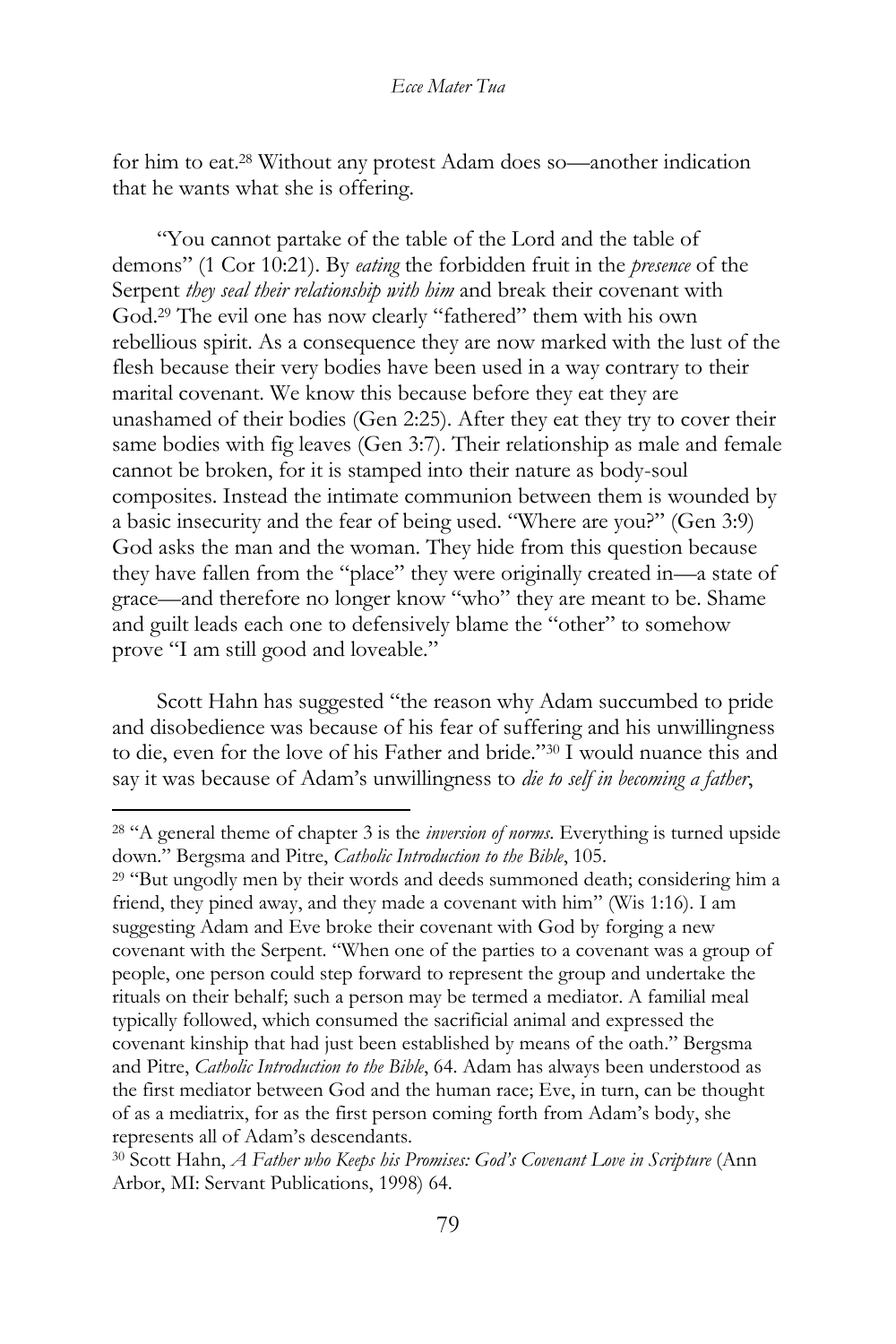just as Eve selfishly didn't want to *die to self in becoming a mother*. They listened to the Serpent seductive lie—they could decide for themselves what was good and bad for them to do—and therefore *redefine their marriage*. Clinging to their idyllic existence in the garden, having the freedom to do whatever they wanted to and whenever they wanted to do it, staying the number one man, king of the garden, and the number one woman, the sole object of Adam's desire—all this was good. Having children, shouldering the burden of caring for the little ones, having their time and energy consumed by teaching their offspring how to live a holy life, incurring the moral obligation to lead a perfectly holy life themselves in order to teach by their example, perhaps losing their cherished number one spot by bearing someone greater than themselves (for who knew what God might think up in the future), or, on the other hand, facing the heartache of a rebellious child who would not obey them no matter how hard they tried to teach them the right way (and how would they ever fix such a horrible situation?)—all this was bad, for it meant sacrificing themselves over and over again, and even making themselves vulnerable to suffering. So they made the choice to keep their delightful mini-paradise all for themselves by remaining childless, refusing to consummate their marriage in a godly way, one open to the gift of new life, in clear opposition to God's command to be fruitful and multiply.<sup>31</sup> In other words, through some bodily action, such as the sin of Onan (Gen 38:9), our first parents indicated they did not want to be tied down with children. Like the Serpent they would not serve. Like so many couples today they would enjoy sex while seeking to avoid the conception of a child. They would make room for us neither in the Garden of Eden nor in their hearts. But in trying to save their life this way they of course lost it, and likewise frustrated God's purpose in creating us in the first place.

<sup>&</sup>lt;sup>31</sup> The scope of this essay does not permit a more detailed discussion of the Fall of our first parents. Suffice to note, the tree of the knowledge of good and evil is not necessarily a literal tree, or its fruit something like an apple. Ps 1:3 compares a man to a tree; in Prov 3:18 wisdom, personified as a woman, is said to be a "tree of life"; sons in Ps 127[126]:3 are spoken of as "the fruit of the womb." The language of Genesis 3 is understood to be symbolic, so why overlook the obvious? There is a man and a woman who, clearly cooperating together, fall into sin, a sin so grave as to mark all their children with the sign of their original disobedience to God. Whatever the Fall actually entailed, its deadly consequences has clearly been passed onto the whole human race through human procreation.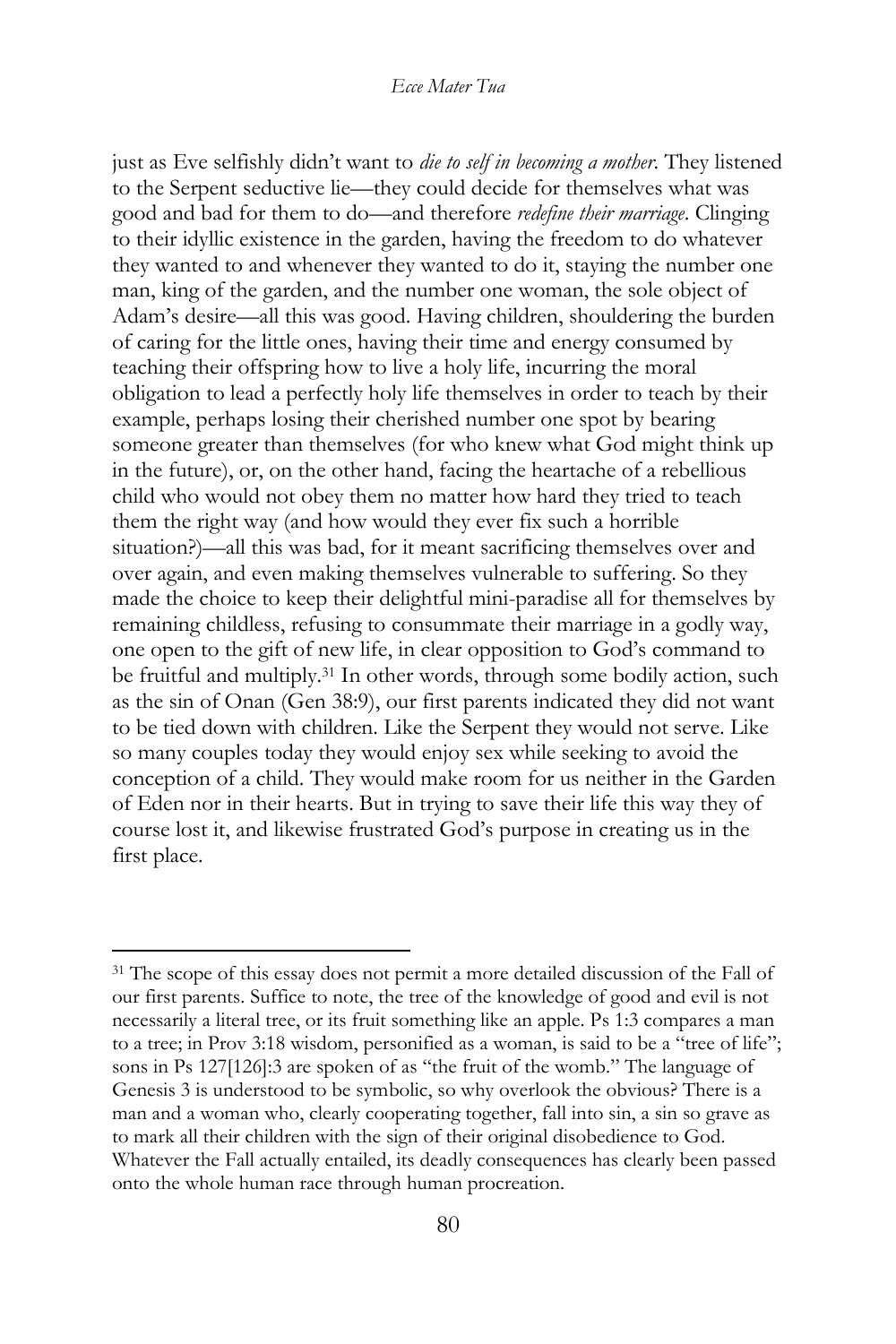"A garden locked is my sister, my bride, a garden locked, a fountain sealed" (Song 4:12). In reparation for Adam's neglect of protecting the sanctuary, the Holy Spirit zealously guards the enclosure of Mary's Immaculate Heart from the first instance of her conception. A new dwelling place of God with mankind has secretly begun, something virginally pure, holy, and totally at enmity with the evil one. It is the consecrated Ark of the New Covenant, which no man is to touch and mar with the sin of Adam, because into this chosen vessel of grace will be placed the living manna, the very Word of God come in the flesh, the One who is destined to be both Victim and High Priest in a new and everlasting covenant between God and man.

At the proper time the angel Gabriel is sent from God to speak his word to Mary. The angel says, "Hail, full of grace, the Lord is with you!" (Lk 1:28) He could have just as easily have said, "Hail, New Eve," or "Hail, Immaculate Conception," or "Hail, Mother of God," or "Hail, Immaculate Heart." All these words point to the same mystical reality, but he knows it will take centuries of theological debate to properly understand such sublime titles and wisely points to the underlying source of all her titles: "full of grace." Eve had listened to a fallen angel and swallowed his lie. Mary listens to a holy angel, believes God's word, utters her total obedience to God's will and conceives the Son of God.

The mystery unfolds further and now it is the just man, Joseph, who has his part to play in the Redemption by his virginal fatherhood over Mary's son. Adam let the lust of the eye sully his relationship with the woman; he used her to get the forbidden fruit. Joseph ever remains the chaste husband of Mary, loves her with all his heart, and treats her with utmost respect as his sister. At the same time he fulfills the manly role of protector and provider for the Holy Family, which he humbly does not presume upon, but only undertakes once God's will is made clear to him through the word of an angel. Remember, Adam had swallowed the Serpent's lie, just like Eve had. Joseph believes an angel, just like Mary does. The wound between masculinity and femininity begins to heal within the basic unit of human society—the family—through God blessing Joseph and Mary with a child, albeit in a most wondrous and miraculous way.

Eve had handed her husband Adam the forbidden fruit with its deadly poison. Mary hands her human husband, Joseph, and all the children of Adam he symbolizes, the fruit of her womb, her life-giving seed, Jesus the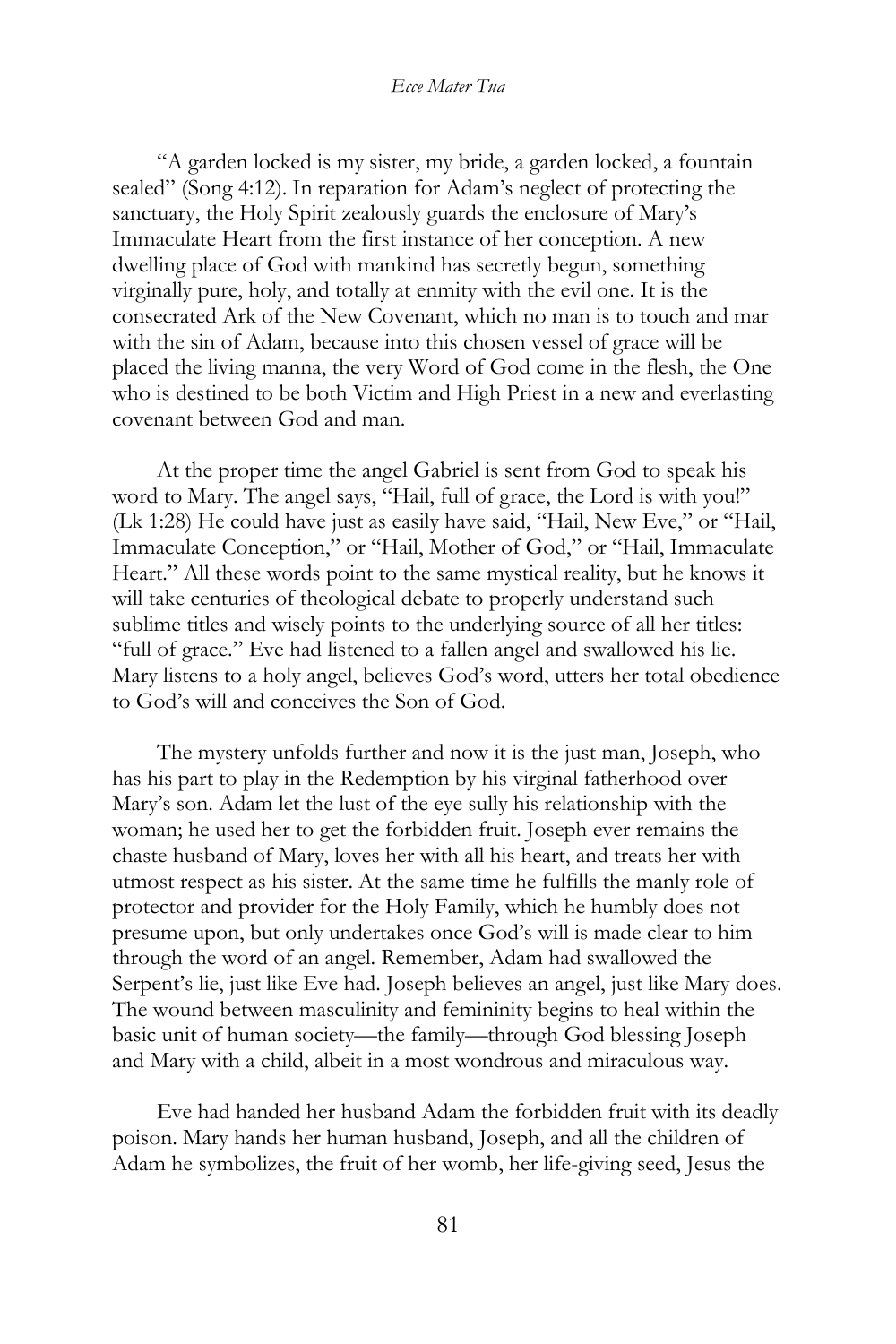Redeemer. Not just once, but always. Where she is, the Holy Spirit, her Spouse, is. Where the Holy Spirit is, Christ is, in the sense of his Mystical Body being made present through grace. So everything Our Lady does for Jesus, she does for us, the Church; everything she does for the Church, she does for Jesus, her God. Whatever merits she has belongs to her, but also to the Holy Spirit through his marriage bond with her. Whatever graces he gives to souls come from him, yet also from Our Lady through her marriage bond with him.

Who can fully understand the depths of such a profound relationship? But likewise, who can fully understand the Holy Spirit, much less his action within souls? How do we picture him who is all spirit? How can we come to know him who, unlike the Word, is personally silent, yet speaks through the prophets? The Redemption gives us a window into God as love. It puts a face, as it were, to the Holy Spirit, not through an incarnation of his person but by a marriage covenant with Our Lady. The Redemption is primarily a work of love, but how would we know this unless Mary is there by the cross, participating in Jesus' sacrifice?

Thus, when the time for Jesus' public mission arrives, Mary sends him away in peace, with her motherly blessing. We know this from her attitude at Cana. She doesn't reproach him for leaving the carpenter shop to form a preaching band of disciples, but shows her loving concern for all, "They have no wine" (Jn 2:3). True, physically they will be separated as Jesus preaches near and far, but spiritually Mother and Son are of one mind and heart in fulfilling the Father's will. So when the time comes for the immolation of the Lamb, she bravely follows her Son along the painful way of the cross. The insults, the mockery, the derision heaped upon him likewise fall upon her most compassionate and sorrowful Heart. Gladly she would have suffered in his place, but knows that only he, as God, can make complete satisfaction for all sin.

Finally Jesus is lifted up upon the cross, making it the true tree of life. Outwardly we perceive but a man who, as both Victim and High Priest, is offering himself to the Father, agreeing by this to bear the full weight of our sins. In his very real thirst and anguish he cries out, "My God, my God, why hast thou forsaken me?" (Mt 27:46) But this true man does not cease to be true God, even at this supreme moment of apparent abandonment. The Father continues to fulfill his mission of generating his Son, and so is present at this sacrifice, not as one sent, but as one doing the sending. The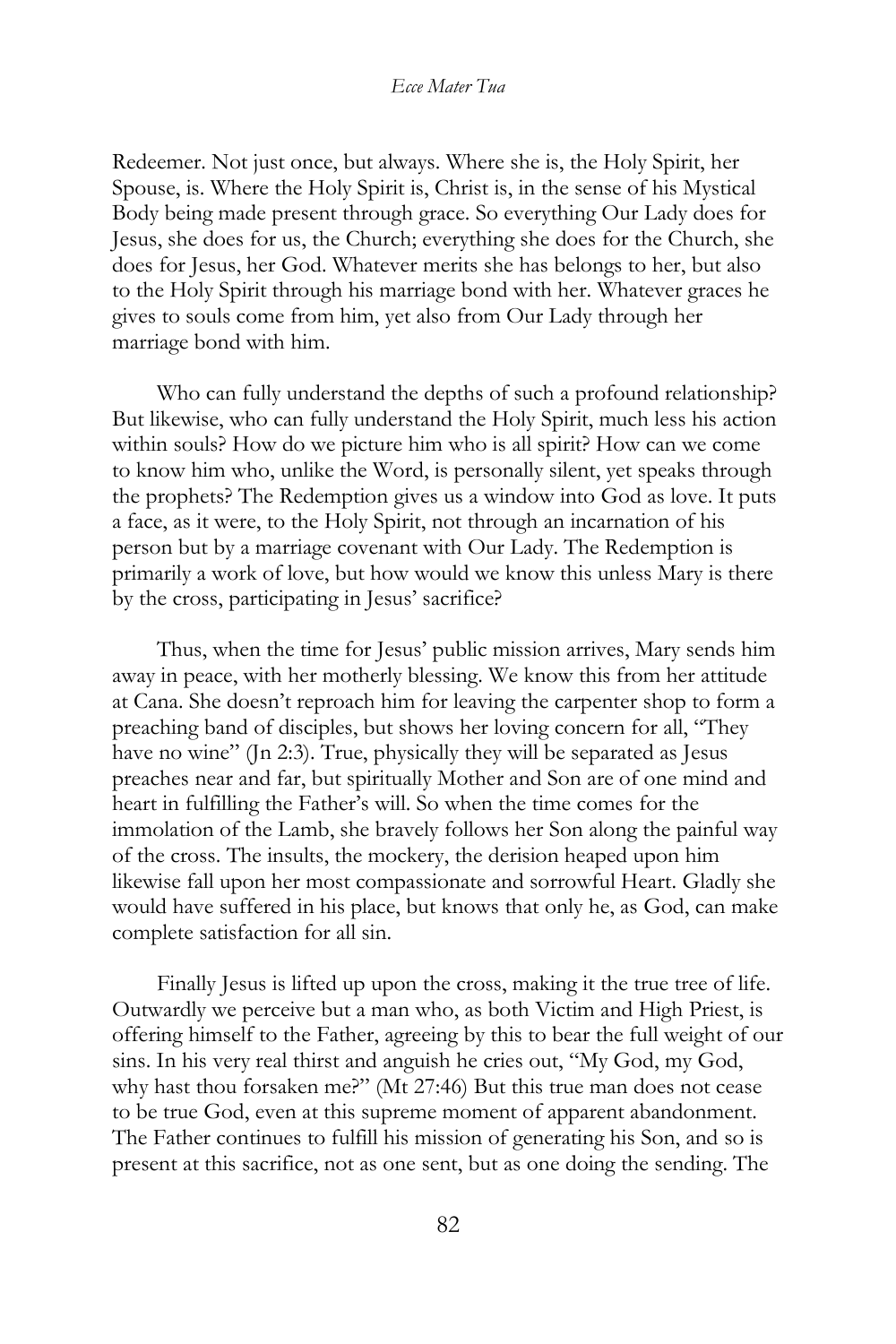Holy Spirit, ever proceeding from the Father and Son, continues to fulfill his mission of anointing the humanity of Jesus, binding Jesus and the Father together in one perfect act of merciful love, while making Jesus' flesh the sacramental source of all grace.

Jesus, as the New Adam, thus fulfills his mission of imaging the Father, the source of all life, by giving his own flesh "for the life of the world" (Jn 6:51). He dies upon the cross and his heart is pierced open. The veil separating God and man is abolished; atonement is made. The power of the Holy Spirit is poured forth in water and blood to cleanse the world of its sin and to sanctify souls for eternal life in heaven. It seems nothing needs to be added to the sacrifice—but what about Our Lady, standing there by the cross? What is her mission as the most grace-filled creature, higher even than the seraphim, those "burning ones" ever standing before the throne of God? Can she have no part in the Redemption, when she has already come forth from the heart of Jesus at her immaculate conception, anticipating the grace to be offered to all at Jesus' death? Is she unable to merit, when she has never committed the least sin or imperfection, and is always supernaturally moved by the Holy Spirit, her faithful Spouse?

At the Incarnation Mary is told, "The Holy Spirit will come upon you, and the power of the Most High will overshadow you; therefore the child to be born will be called holy, the Son of God" (Lk 1:35). At the cross Mary is told, "Woman, behold your son!" (Jn 19:26). At Jesus' birth Mary's bodily integrity is not disturbed; she remains a virgin before, during and after bringing forth her child, without any birth pangs. But it is different with Mary's virginal motherhood over these children "born of water and the Spirit" (Jn 3:5). Outwardly her body is not rent, but rather it is the depths of her being, her "soul" (Lk 2:35) or Immaculate Heart, which is mystically pierced open by a sword of sorrow, in order to receive a new spiritual motherhood over all people. She mystically dies *with Christ* because she is always *in Christ*; which is to say, by obediently bearing the pangs of childbirth, Our Lady has crushed every temptation to self-seeking under her foot, and so is no longer Mary of Nazareth, but truly the New Eve, or "mother of all living" (Gen 3:20), called to exercise a maternal role within the Church until the end of time. What good mother abandons her little ones once they are born? If she should ever do so, they would wither and die. No, a good mother sacrifices herself over and over for the good of her children: teaching them, nourishing them, loving them, consoling them, encouraging them to be good and to do good. If God had excluded Mary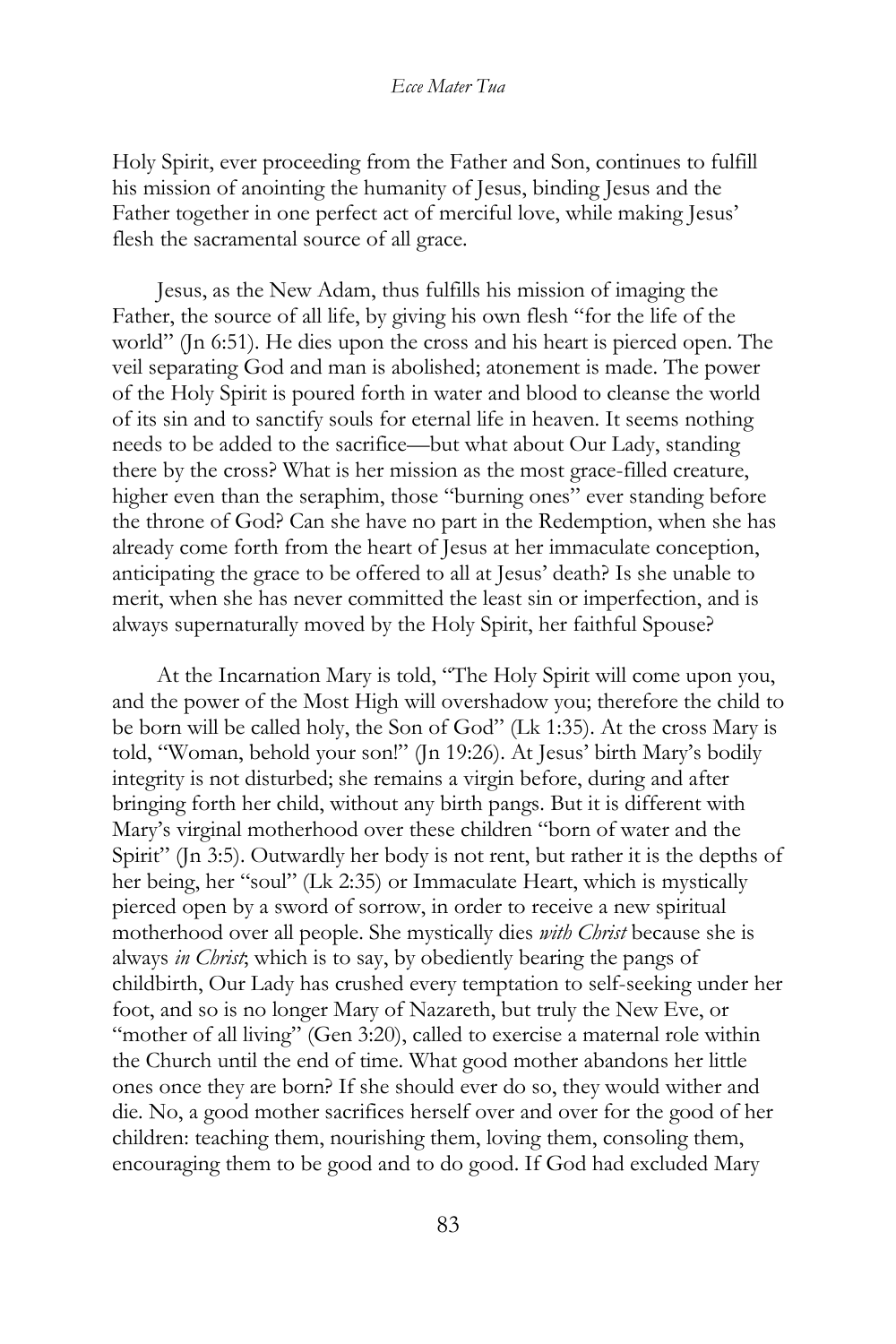from participating in the Redemption, then she would not really be our mother in the order of grace, and we would have been deprived of her ongoing mothering of the Church. What a tragedy! We would still be deprived of something precious—the pure, unconditional love of a mother, which is so close to the heart of God, because God is not only omnipotent power but love.

## **In Conclusion: Why a Fifth Dogma on Mary's Co-redemption is Timely**

In the Protestant Reformation we have an example of what happens when Our Lady's maternal influence is mistakenly rejected. Sacramental life is weakened, or disappears all together. Division follows division, for although Scripture is still reverenced, there is no authoritative interpretation of it all can agree upon. Surely one benefit we will receive from the proclamation of a fifth Marian dogma defining Our Lady's role within the Church as our Co-Redemptrix, or spiritual mother, has to do with reclaiming Christian unity. And since the Catholic Church itself is now beset with much turmoil and confusion, such a dogma would likewise bring clarity and unity among all the faithful.

But another important reason for such a declaration has to do with the current diabolical attack against the family. In the widespread acceptance of artificial contraception which has taken hold of the once Christian West, we have an example of where the rejection of children leads human society. All sorts of deviant sexual behavior become the legalized norm, abortion becomes the ultimate birth control, and children grow up with the constant insecurity of divorce and remarriage, if they even feel welcomed at all. Human persons, created in the image and likeness of God, are manufactured through artificial means (i.e. test tube babies), or killed to harvest their stem cells and body parts. Such inhumanity can only be stopped by the power of God, awakening in us the horror of what we have become through such blatant self-seeking. Our Lady has such power to awaken us, for she is the Spouse of the Holy Spirit and can always obtain from him that which is for our good. Furthermore, as our mother, the mother of all peoples, she certainly wants us to repent of these evils and turn back to God, or she would not have manifested herself in recent times through so many apparitions and locutions.